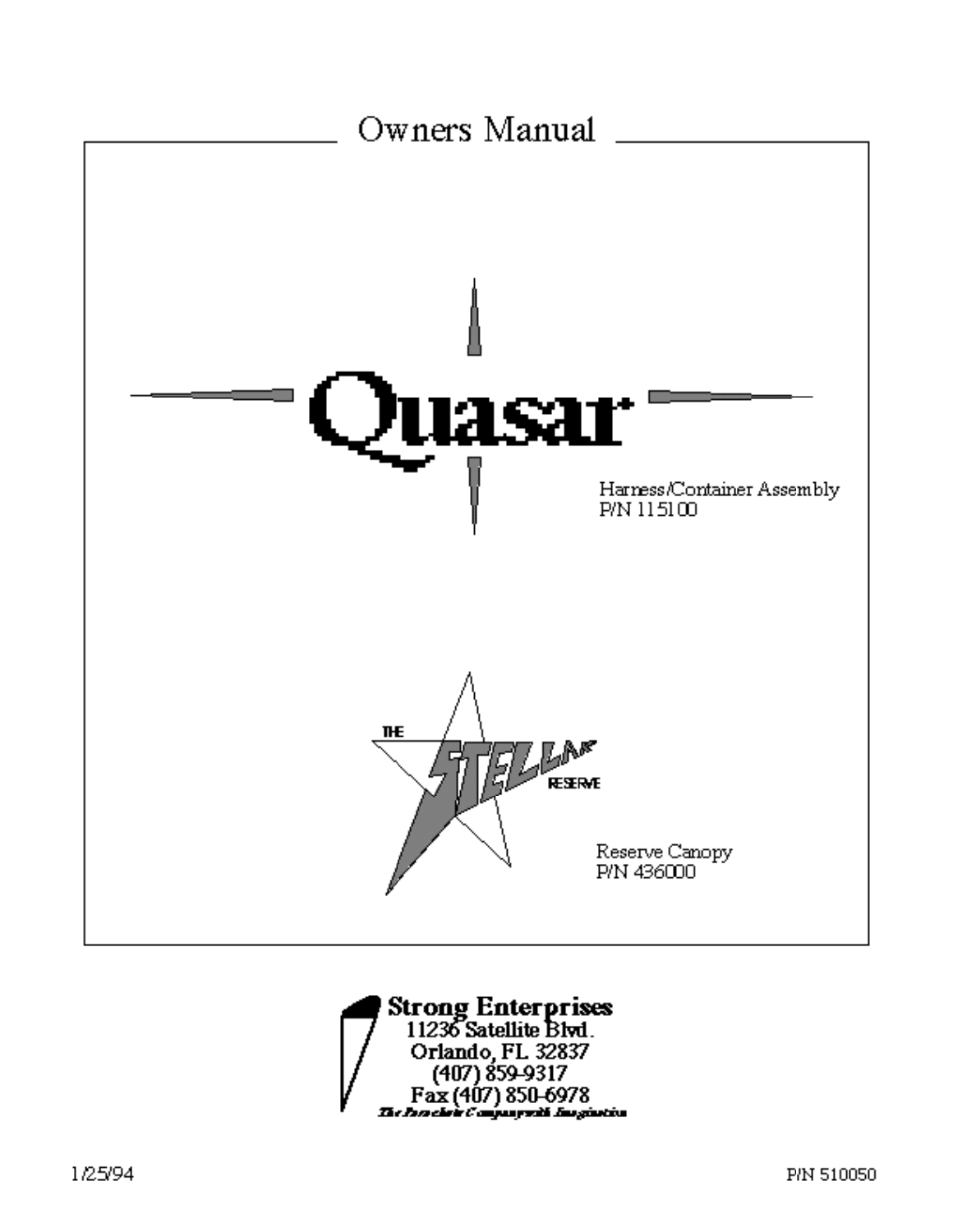

Parachuting is a hazardous activity that can result in serious injury or death. Failure to follow all warnings, instructions and required procedures may result in serious injury or death. Parachutes sometimes malfunction even when they are properly designed, built, assembled, packed, maintained and used. The results of such malfunctions are sometimes serious injury or death. There are so many factors, both human and natural beyond our control, that we want you to clearly understand that by using or letting someone else use your Quasar or its components, you are accepting the fact that they may malfunction causing serious injury or death. If you are not willing to accept these risks, you may return your Quasar, unused, to the dealer where it was purchased for a full refund.

# **DISCLAIMER - NO WARRANT**

Due to the inherent dangers associated with sport parachuting, the Quasar and all of its components are sold as is with all faults and no warranty of fitness for any purpose is either expressed or implied. The manufacturer also disclaims any liability in tort for damages, direct or consequential, including personal injury and property damage, resulting from a malfunction of the Quasar or from a defect in its design, material, workmanship, or manufacturing process whether caused by negligence on the part of the manufacturer or otherwise.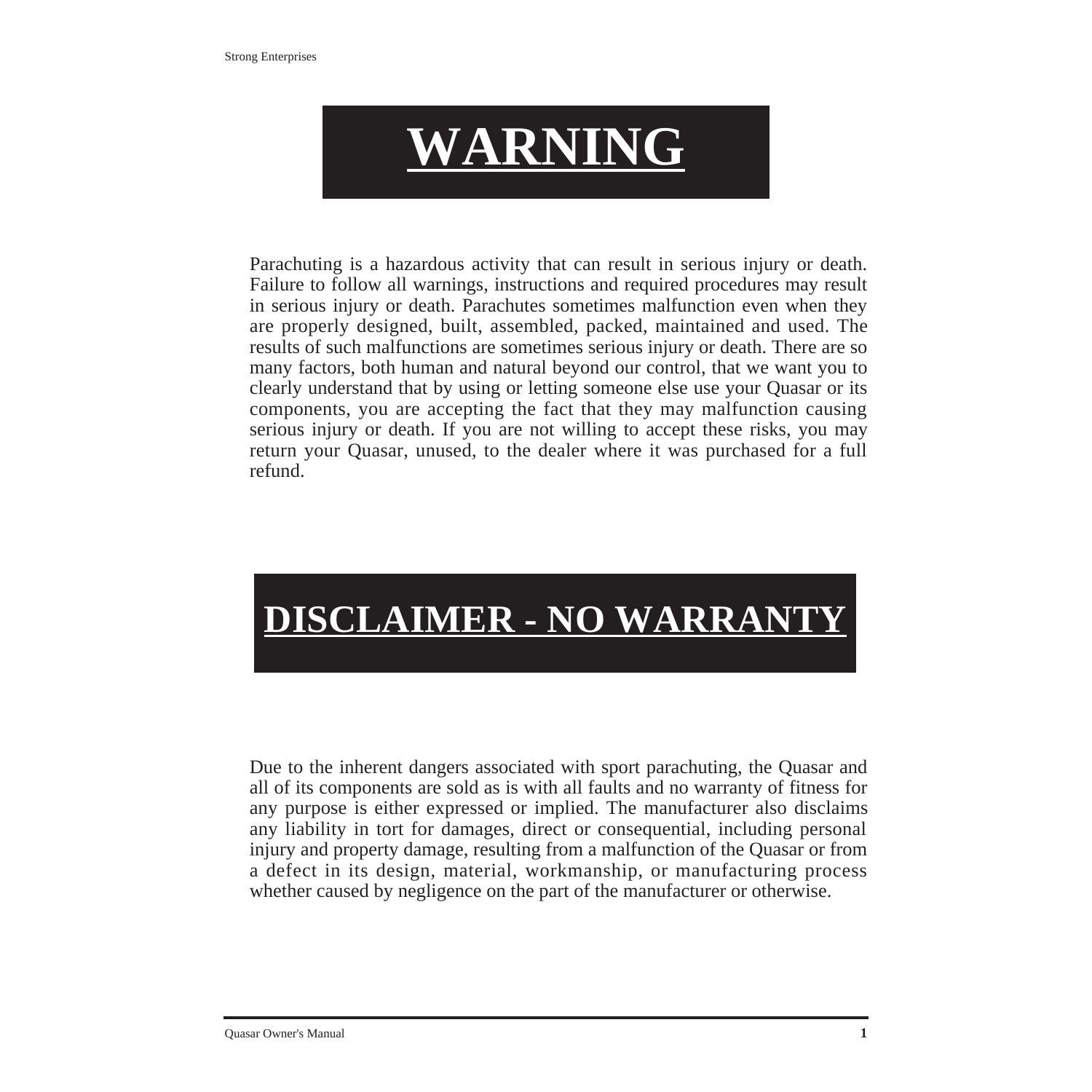## TABLE OF CONTENTS

| <b>WARNING</b>                                                                                                                                                                                                                                                                                                    | 1                                                                          |
|-------------------------------------------------------------------------------------------------------------------------------------------------------------------------------------------------------------------------------------------------------------------------------------------------------------------|----------------------------------------------------------------------------|
| <b>DISCLAIMER</b>                                                                                                                                                                                                                                                                                                 | 1                                                                          |
| TABLE OF CONTENTS                                                                                                                                                                                                                                                                                                 | 2                                                                          |
| <b>INTRODUCTION</b><br><b>Product Description</b><br>Features<br>Options<br>List Of Components<br><b>Stellar Reserve Canopy Description</b><br><b>Required Training</b><br><b>Before Jumping</b>                                                                                                                  | $\frac{3}{3}$<br>$\overline{4}$<br>$\overline{4}$<br>5<br>6<br>7<br>7      |
| <b>CANOPY COMPATIBILITY CHART</b>                                                                                                                                                                                                                                                                                 | 8                                                                          |
| <b>USING THE QUASAR</b><br>Donning and Adjusting<br>Pre- Jump Check<br>Main Deployment<br><b>Reserve Deployment</b><br>Malfunctions                                                                                                                                                                               | 8<br>8<br>9<br>10<br>10<br>10                                              |
|                                                                                                                                                                                                                                                                                                                   |                                                                            |
| <b>AAD INSTALLATION</b>                                                                                                                                                                                                                                                                                           | 11                                                                         |
| <b>RESERVE PACKING INSTRUCTIONS</b><br><b>Rigger Qualifications</b><br><b>Required Tools</b><br><b>Round Reserve</b><br>Assembly<br>Folding The Canopy<br>Ram Air Reserve<br>Assembly<br>Packing<br>Folding The Canopy Into The Free Bag<br>Line Stows<br><b>Bag Placement</b><br>Closing The Container           | 12<br>12<br>12<br>12<br>12<br>13<br>14<br>14<br>15<br>18<br>20<br>21<br>22 |
| <b>MAIN PACKING INSTRUCTIONS</b><br><b>Attaching The Risers</b><br>Proper 3-Ring Assembly<br>Attaching The Pilot Chute And Deployment Bag<br>Attachment Of Optional Collapsible Pilot Chute<br>The Deployment Bag<br>Closing the Container<br>Folding the Pilot Chute<br>Collapsible Pilot Chute assembly drawing | 23<br>23<br>23<br>24<br>24<br>25<br>25<br>27<br>28                         |
| <b>MAINTENANCE AND CARE</b><br>Inspection<br>Cleaning<br>Closing Loop Length Chart                                                                                                                                                                                                                                | 29<br>29<br>29<br>29                                                       |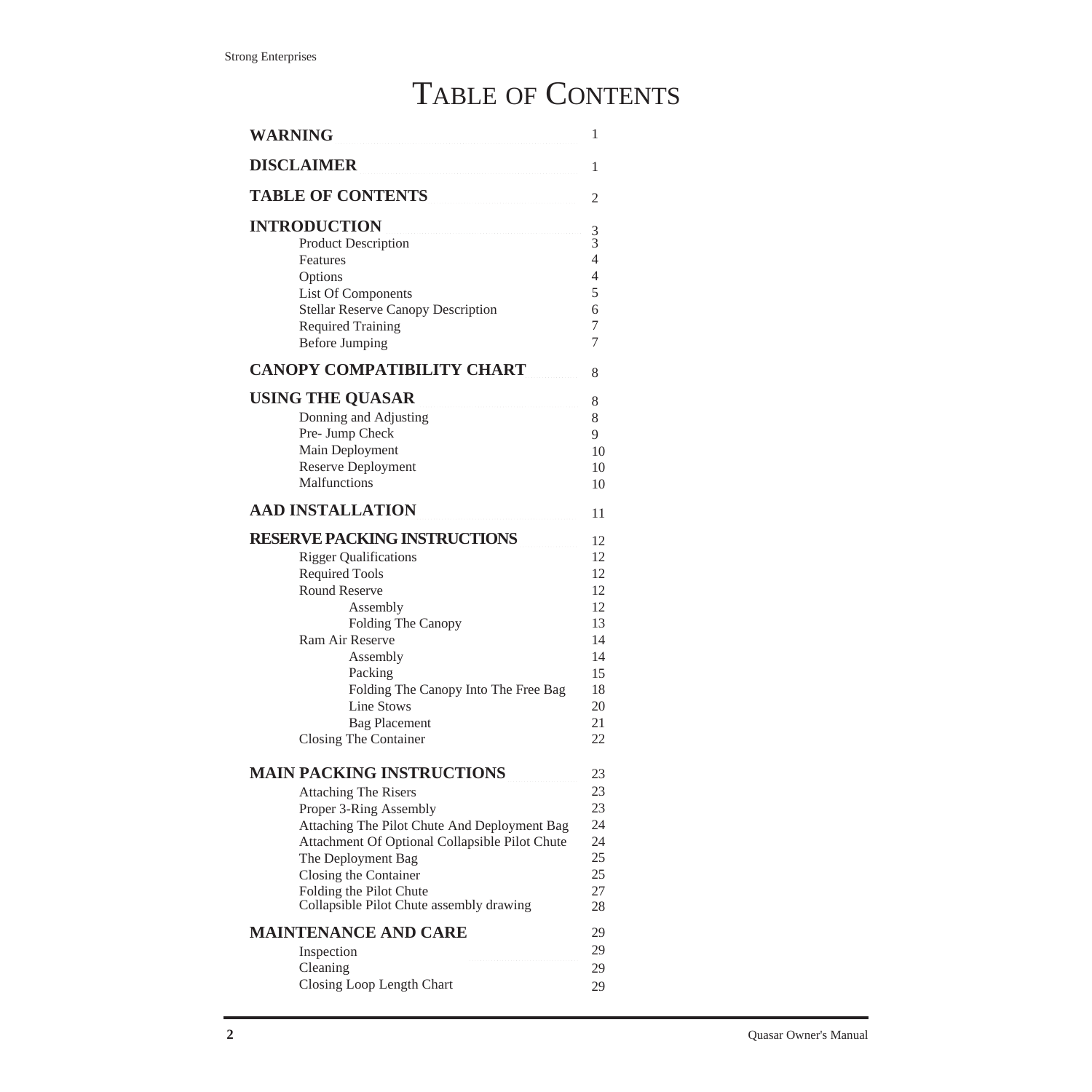# **INTRODUCTION**

Thank you for purchasing a new **QUASAR** harness/container system from Strong Enterprises. It is one of the finest available anywhere and with a little care should last you hundreds or even thousands of jumps. The Quasar was designed by Robbie Conway, of Strong Enterprises, over a period of nine months and was extensively tested during the summer of 1993. It was the design intent to produce a rig with the qualities that today's demanding skydivers expect from their gear. It had to look great as well as be extremely comfortable. Its design had to contain new and innovative ideas and it had to be compatible with a wide variety of canopy sizes. And of course it had to retain the durability and reliability that Strong Enterprises has been building into its products for over 30 years. We think we have accomplished these goals and welcome your comments so that we may continue to improve our products and make skydiving a safer and more enjoyable sport for all involved.

## **PRODUCT DESCRIPTION**

The Quasar is a single harness, dual parachute pack designed for the discriminating relative work or freestyle skydiver. It features single pin closures for the main and reserve containers and is characterized by its reserve pin protector flap which tucks down into a pocket on its opposed flap. This renders the reserve container very clean, with no protrusions which could catch lines of a deploying main canopy. The Quasar has been tested in accordance with SAE Aeronautical Standard AS-8015A, and is approved under FAA TSO C-23c, category B. A wide variety of main and reserve container sizes are available and allow the Quasar to accept most canopies currently produced including round or ram-air reserves.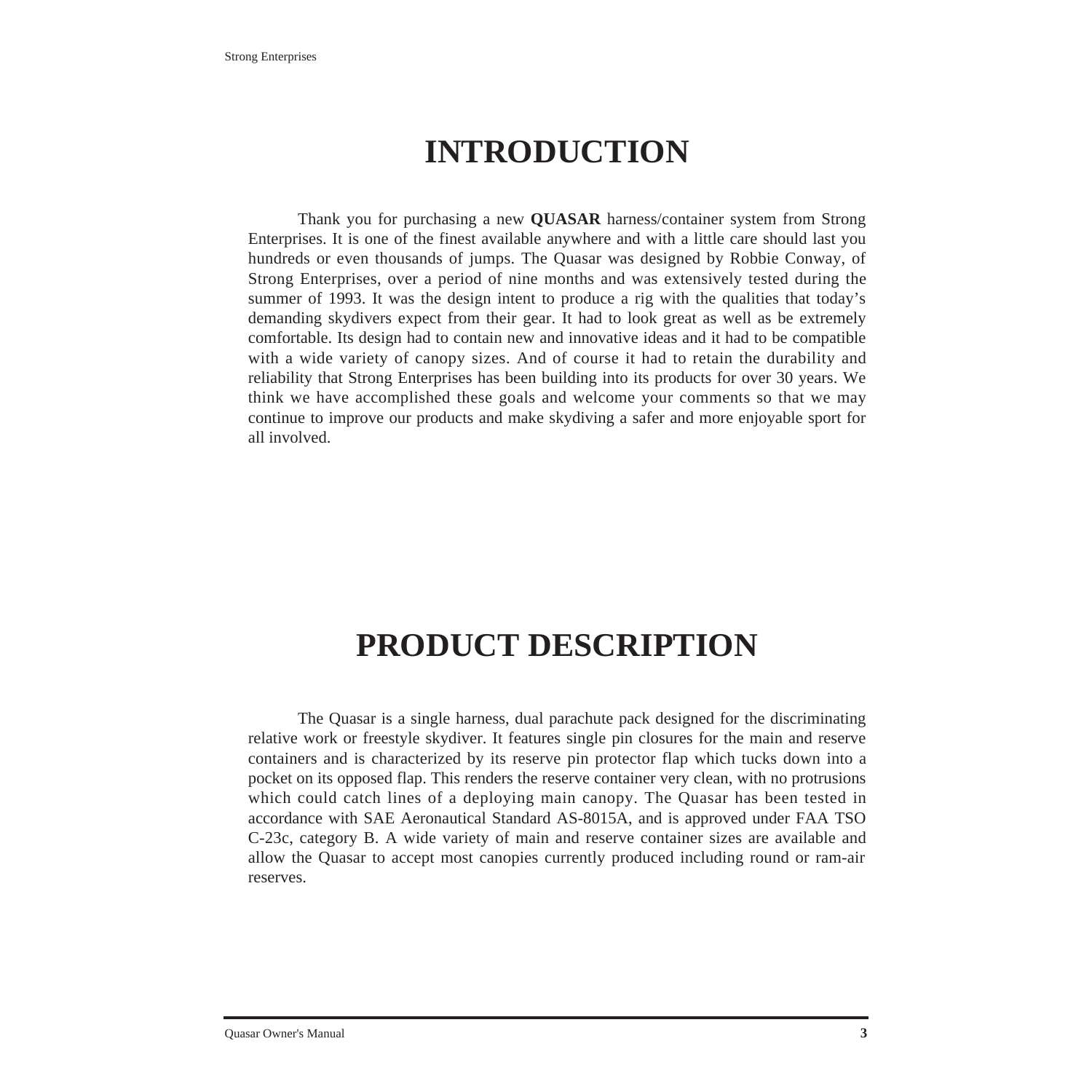# **FEATURES**

- Single pin reserve closure with internal pilot chute.
- Reserve static line with quick release (RSL).
- CYPRES AAD ready (Easy 5 minute installation).
- "Molar" type reserve free bag prevents closing loop from contacting canopy.
- **NO VELCRO** in areas of high wear such as riser covers, main and reserve pin protector flaps, and RSL attachment.
- Reserve container is extremely clean with *no* protrusions to snag suspension lines (No CRW mods necessary).
- Hybrid release cable housings (soft housings outside with a metal housing hidden inside the yoke) provide exceptional comfort as well as smooth and effortless cutaways.
- Custom harness sizing for a superior fit.
- Shipped with our unique 1" mini risers which feature Kevlar reinforcement and grommetless construction (Pull tested to over 3300 lbs). Type 8 risers also available.
- Step-in harness.
- 1" type 17 or 1.75" type 8 chest strap.
- Hand deploy pilot chute, bottom of main container (BOC).
- Seven different reserve container sizes to fit canopies from 265 to 505 cu. in.
- Seventeen different main container sizes to fit canopies from 225 to 700 cu. in.
- Twenty-nine possible container combinations.

# **OPTIONS**

The following Quasar options are available for either no charge or a minimal extra charge. Please consult order form for prices.

- Type 8 main risers
- Type 17, 1" chest strap
- Custom colors
- Custom color release pillow (Cannot be same color as harness)
- Custom embroidery
- B-12 snaps
- Collapsible main pilot chute (U.S. Patent #4,399,969)
- Matching kit bag (U.S. Team Bag)
- Matching Pak Mat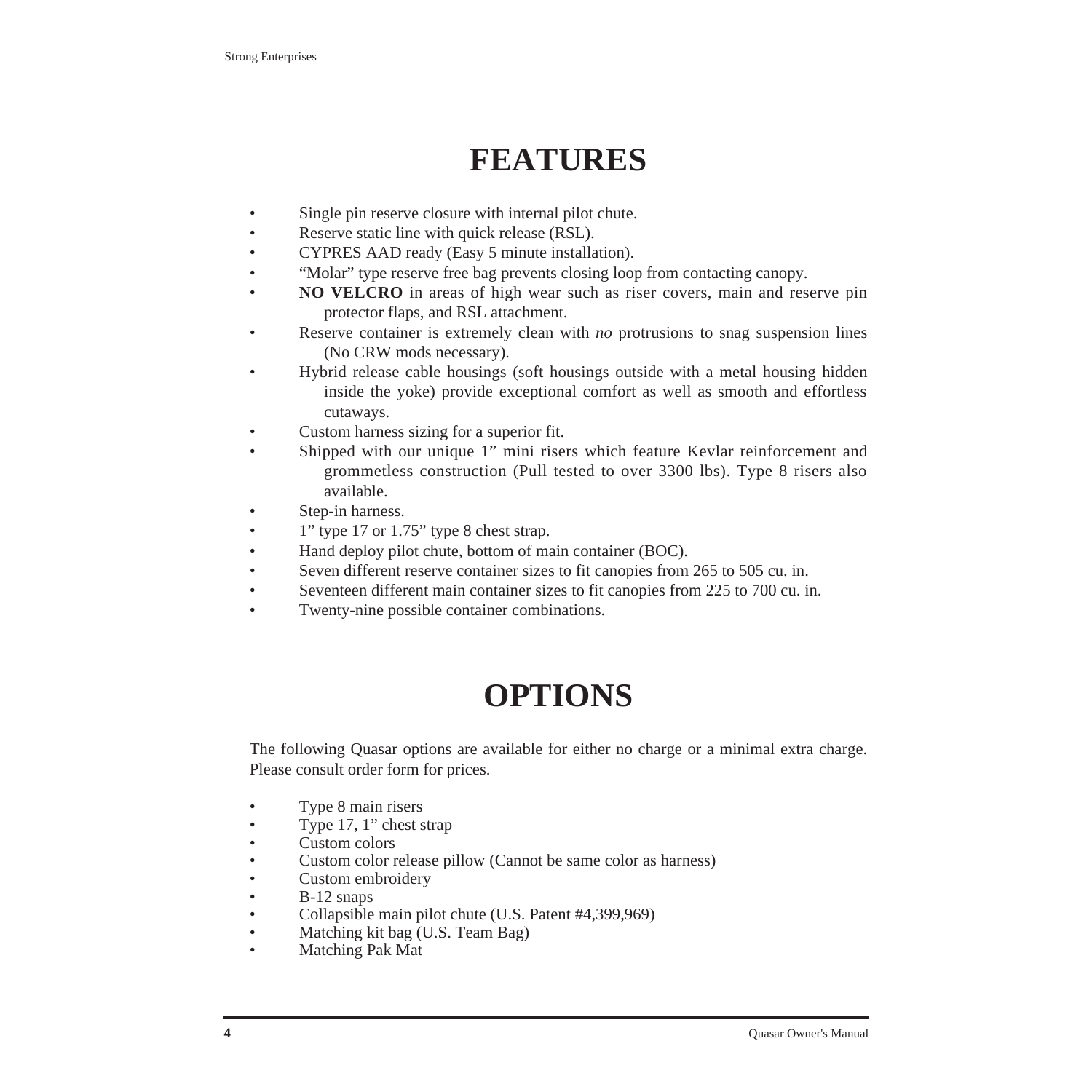# **LIST OF COMPONENTS**

Your new Quasar is shipped with the following components:

| Qty  | Description                                                         | Part Number |
|------|---------------------------------------------------------------------|-------------|
| lea  | Harness / Container assembly, CYPRES compatible                     | 115100      |
| lea  | Reserve pilot chute*                                                | 790144      |
| 1ea  | Molar type reserve free bag with 13' bridle (Square Reserve Only)** | 730400      |
|      | $:$ OR $:$                                                          |             |
| lea  | 40" Reserve bridle (Round Reserve Only)                             | 810150      |
| 1pr  | Reserve steering toggles                                            | 866026      |
| 1ea  | Reserve closing loop                                                | 861018      |
| lea  | Reserve ripcord                                                     | 611274      |
| lea  | Reserve static line with quick release                              | 780625      |
| lea  | Hand-deploy main pilot chute with bridle                            | 790200      |
| lea  | Main deployment bag                                                 | 720600      |
| 1pr  | Main risers with steering toggles                                   | 834506      |
| 1ea  | Single point release handle (Cutaway Handle)                        | 862017      |
| lea  | Main closing loop                                                   | 861013      |
| lea  | Extra closing loop                                                  |             |
| 10ea | Rubber bands                                                        |             |
| lea  | Pull up cord                                                        |             |
| lea  | Reserve packing data card                                           |             |
| lea  | Quasar Owner's Manual                                               | 510050      |

\* Only the Quasar reserve pilot chute is approved for use with this system. Do not substitute any other pilot chute.

\*\* Only the Quasar molar type reserve free bag is approved for use when packing a ram air reserve into this system. Do not substitute any other free bag.

All components listed above are also available separately from:



**Strong Enterprises** 11236 Satellite Blvd. Orlando, Fl. 32837 USA Tele.: (407) 859-9317 Fax: (407) 850-6978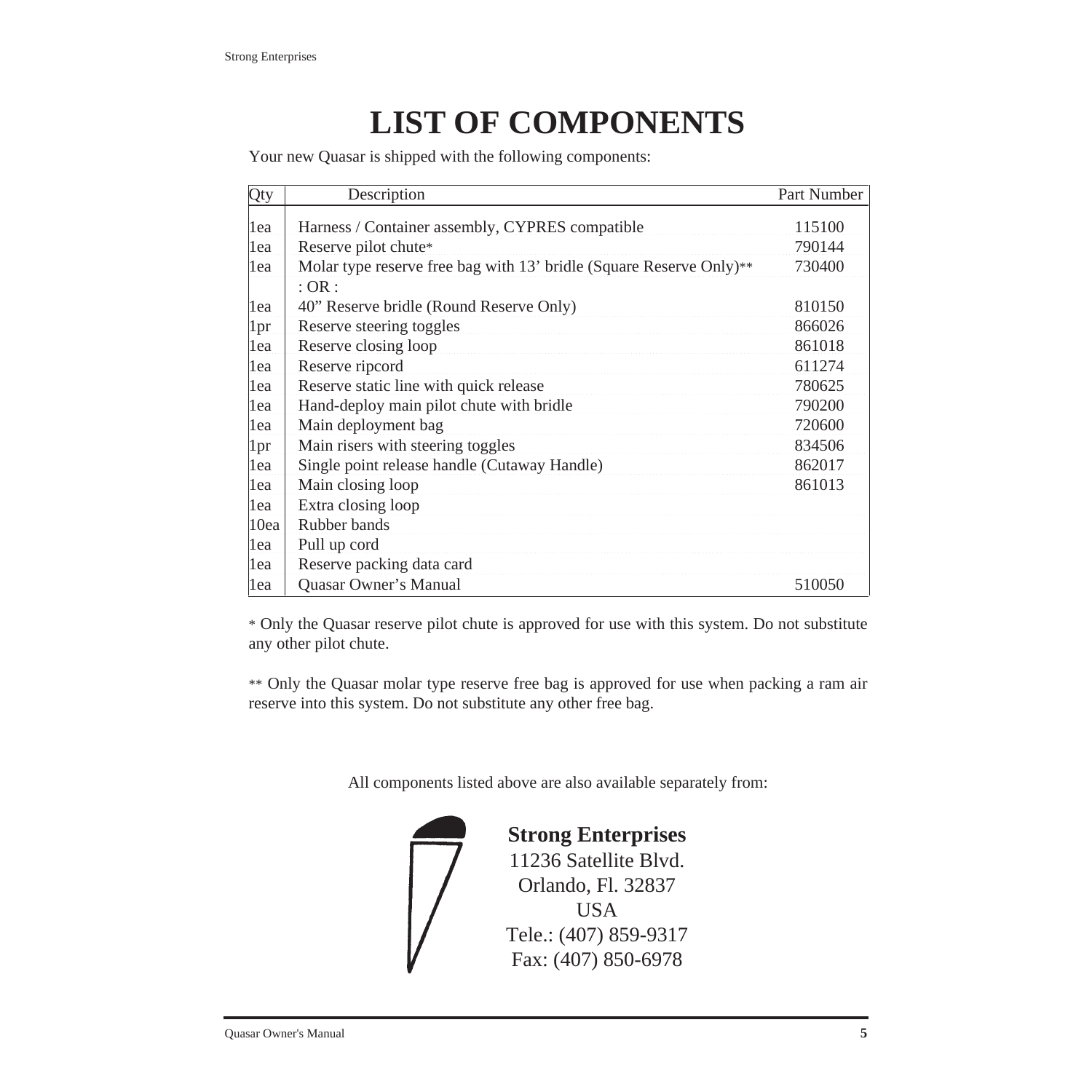# **STELLAR RESERVE CANOPY DESCRIPTION**



A **NEW** low pack volume, 7-cell canopy manufactured with 1.1 oz/0-3 CFM ripstop Nylon. Spectra 725 lbs lines attached to Stainless Steel Rapide links are standard.

The Stellar line of reserves was tested with the Quasar harness/container assembly, and is approved by the FAA to TSO C23c, Category B.

| <b>PN</b> | Model       | Area   | Cord       | Max. Susp.<br>Span |         | Pack. Vol. | Canopy  |
|-----------|-------------|--------|------------|--------------------|---------|------------|---------|
|           |             | Sq.Ft. | Ft/m       | Ft/m               | Weight  | Cu. In.    | Weight  |
|           |             |        |            |                    | lbs/kg  |            | lbs/kg  |
|           |             |        |            |                    |         |            |         |
| 430120    | Stellar 120 | 120    | 7.50/2,29  | 15.96/4,86         | 144/65  | 265        | 4.2/1,9 |
| 430140    | Stellar 140 | 140    | 8.08/2,46  | 17.13/5,22         | 168/76  | 305        | 4.6/2,1 |
| 430160    | Stellar 160 | 160    | 8.81/2,69  | 18.70/5,17         | 192/87  | 345        | 5.1/2,3 |
| 430180    | Stellar 180 | 180    | 9.24/2.82  | 19.46/5,93         | 216/98  | 385        | 5.6/2,5 |
| 430200    | Stellar 200 | 200    | 9.75/2,97  | 20.52/6,25         | 240/108 | 425        | 6.6/3,0 |
| 430220    | Stellar 220 | 220    | 10.22/3,12 | 21.50/6,55         | 254/115 | 465        | 7.6/3,4 |
| 430240    | Stellar 240 | 240    | 10.73/3,27 | 22.60/6,89         | 254/115 | 505        | 8.1/3,7 |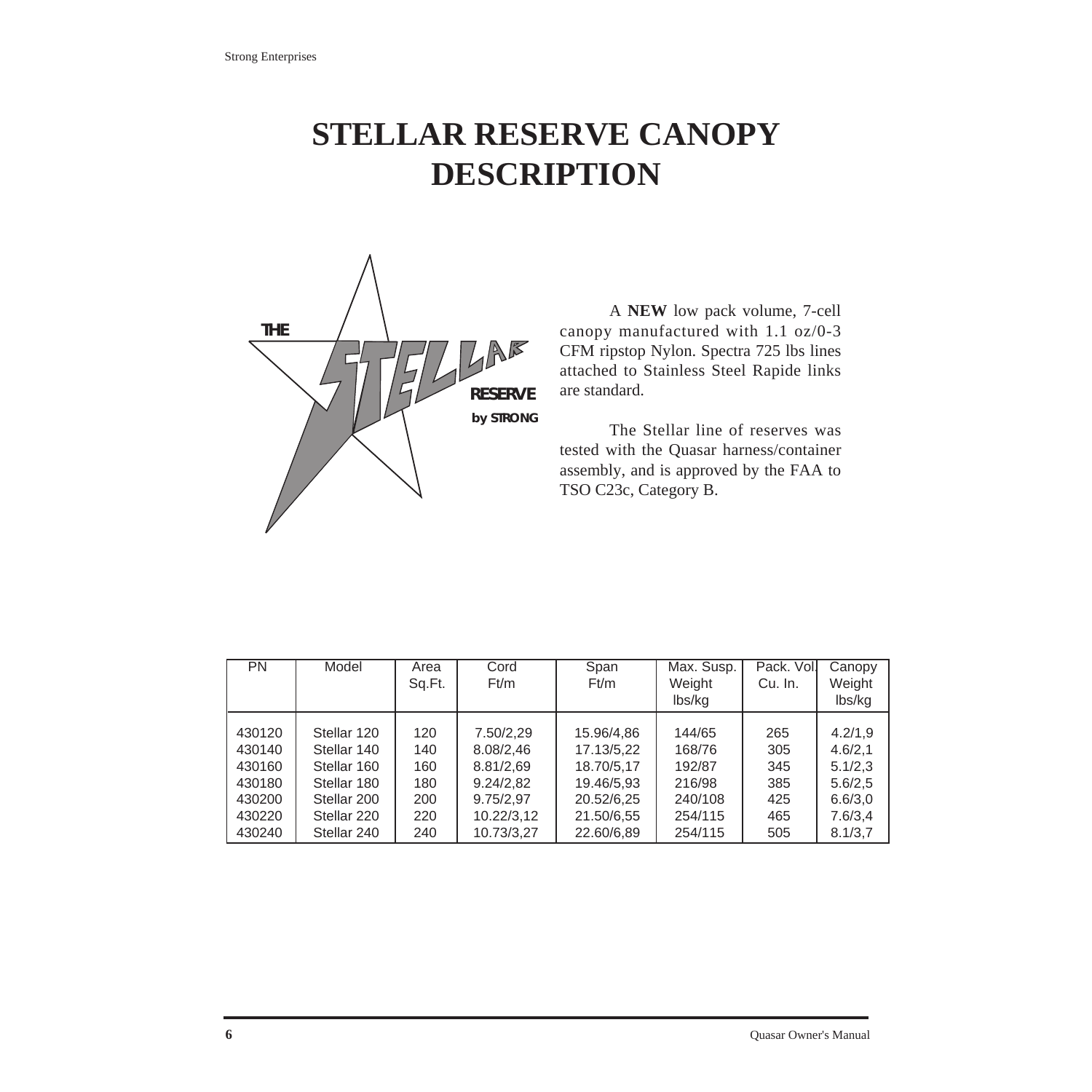# **REQUIRED TRAINING**

**This manual is not a course of instruction on parachute jumping.** No one should use this equipment to make a parachute jump, or allow it to be used by others, if they have not first completed a controlled program of instruction on the use of this type of equipment by a certified instructor.

Furthermore, it is the sole responsibility of the user to ensure that the Quasar has been assembled and packed correctly by a person who is qualified to do so.

# **BEFORE JUMPING**

After receiving your new Quasar, inspect its contents to ensure that no components are missing. A detailed list of components can be found on page 5 of the Quasar Owner's Manual. Then thoroughly inspect the rig before beginning assembly. Is it the same color pattern that you ordered? Are the main and reserve containers sized properly to fit your canopies? To check this, consult the canopy compatibility chart on page 8. Look at all of the stitching, especially at the harness junctions. In the unlikely event that you find anything out of the ordinary, please contact Strong Enterprises immediately. Your business is important to us and we want you to be satisfied with your purchase.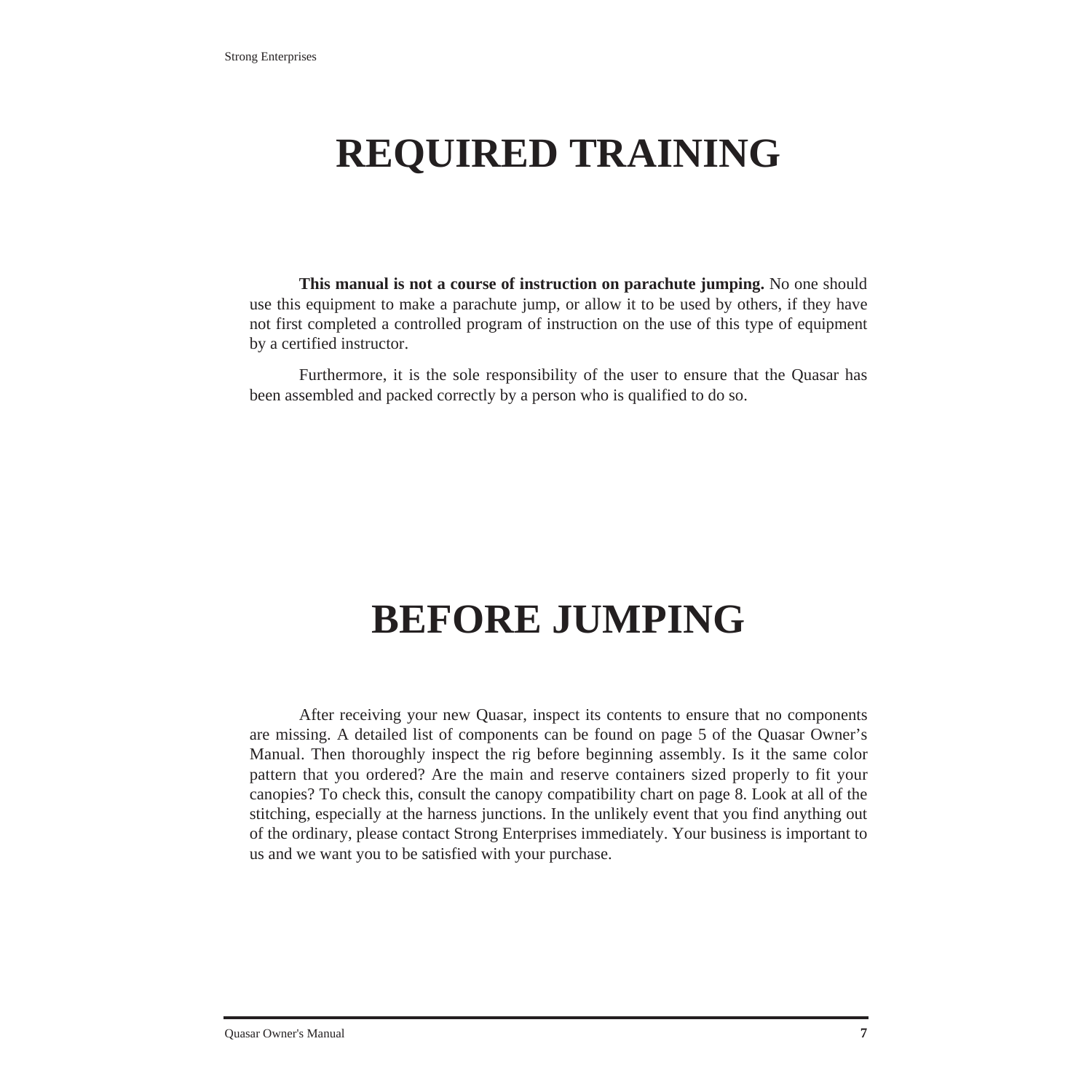# **CANOPY COMPATIBILITY CHART**

To determine the pack volume of the Quasar's main and reserve containers, consult the TSO tag on the inside of the right front riser. It will be stamped with a Q number followed by a second number. Look up your rigs Q number on the chart below to determine its reserve container size. The second number will be a 1, 2, 3, or 4. Follow straight down the column from your reserve size to determine the volume of your main container. For example: If your TSO tag read Q-3 / 2, your container sizes would be 345 cu. in. for the reserve, and 325 cu. in. for the main.

| <b>RESERVE Q#</b>   | $Q-1$ | $O-2$ | $O-3$ | $O-4$ | $Q-5$ | $O-6$ | $Q-7$ |
|---------------------|-------|-------|-------|-------|-------|-------|-------|
| <b>RESERVE SIZE</b> | 265   | 305   | 345   | 385   | 425   | 465   | 505   |
| MAIN#1              | 225   | 265   | 305   | 345   | 385   | 425   | 465   |
| MAIN#2              | 245   | 285   | 325   | 365   | 405   | 445   | 485   |
| MAIN#3              | 265   | 305   | 345   | 385   | 425   | 465   | 505   |
| MAIN#4              | 285   | 325   | 365   | 405   | 445   | 485   | 525   |
| <b>STUDENT</b>      |       |       |       |       |       |       | 700   |

# **USING THE QUASAR**

The following information is provided as a general guideline and is not intended to be used as a first jump course. No one should use this equipment to make a parachute jump unless he or she has first completed a controlled program of instruction in the use of this harness/container system and the canopies contained therein.

## **DONNING AND ADJUSTING**

1. If the rig is equipped with step-in style leg strap adapters, first ensure that the straps are adjusted all the way out and not twisted, then step through the leg straps. If equipped with B-12 snaps, unhook them and let them hang free.

2. Now lift the rig up by its main lift web and put it on as you would a coat.

3. Thread the chest strap through its friction adapter and tighten until both main lift webs are parallel with each other. Be sure it **is not** routed through the reserve rip-cord handle.

4. Stow the excess chest strap in the supplied elastic keeper.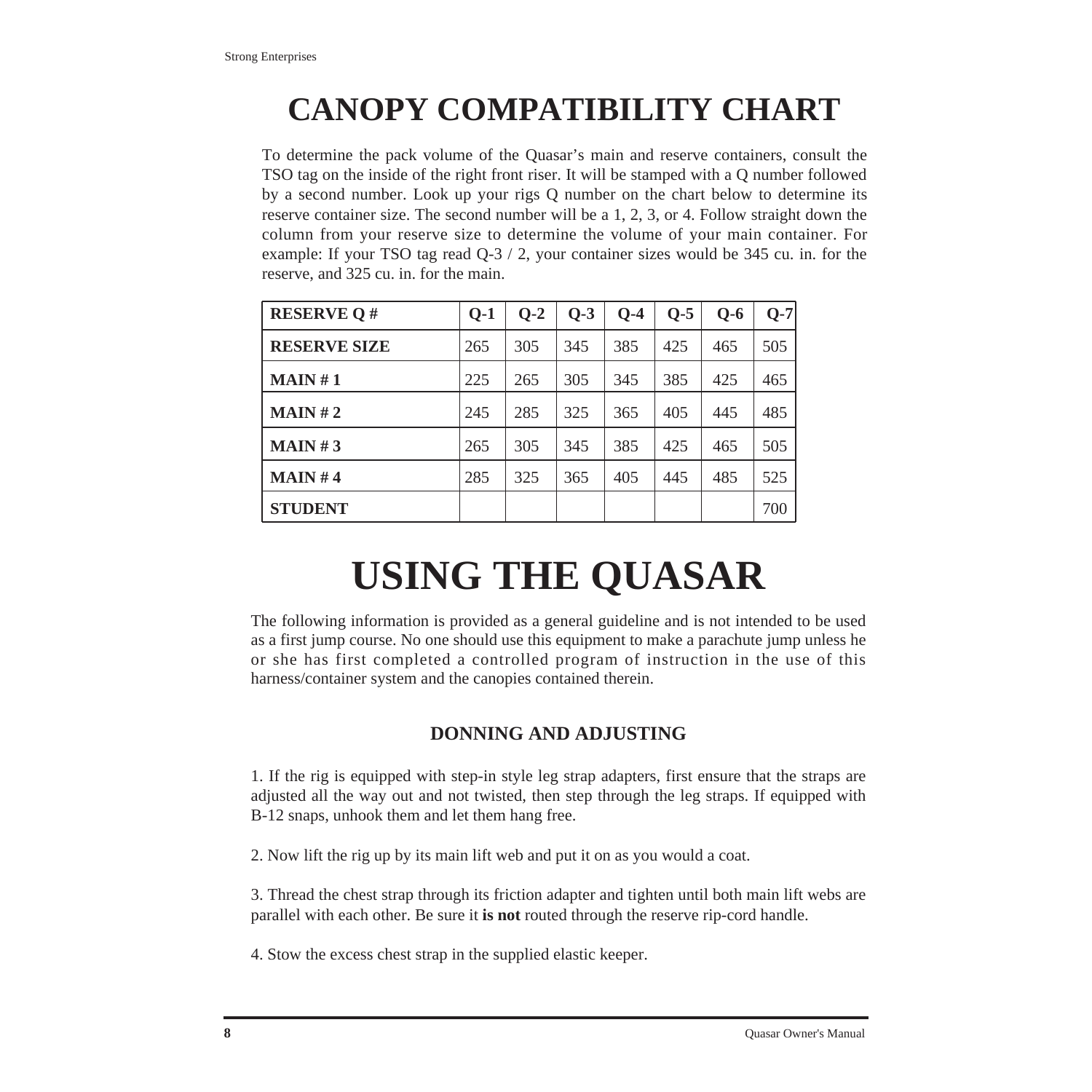5. **B-12 SNAPS ONLY,** Route the leg straps between your legs, removing all twists and fasten the snaps to their V-rings.

6. Tighten the leg straps evenly until they are snug but not uncomfortable and stow their excess webbing in the pocket at the end of each leg pad. You are now ready for a pre-jump equipment check.

**Note:** Be sure that the straps are threaded through the adapters exactly as shown or they may not hold.



## **PRE-JUMP CHECK**

1. Starting at the top of the rig, check the 3-ring release for proper hook-up.

2. Check the RSL for proper routing. It should exit from under the wearer's right hand side of the reserve pin protector flap, then travel down the front side of the right front reserve riser where it is secured by tucking its plastic stiffener into the provided pockets. Finally, it should be hooked to the rear of the right riser using its brass snap shackle.

3. Make sure the release handle's velcro is mated securely and that there is no more than one half inch of yellow release cable exposed between the handle and the chest strap.

4. Make sure the reserve ripcord handle is seated completely into its pocket and that the cable moves freely in its housing.

5. Check for proper routing of the chest strap through its adapter and that it **is not** routed through the reserve ripcord handle.

6. Check the routing of the leg straps through their hardware and ensure that the free ends are secured inside the leg pad's channel or with an elastic keeper.

7. Have someone else check the reserve ripcord pin. It should be seated completely into the loop and should not be bent or contain any nicks. The closing loop should not be worn or frayed. When finished, the pin protector flap should be closed by tucking its tip down into the pocket on the bottom reserve flap.

8. Have someone else check the main pin. It should be seated at least half way into the loop. The loop should not be worn or frayed.

9. The bridle should be routed correctly, straight down from the pin, tucked under the right side flap, and then entering the spandex pocket under the pilot chute.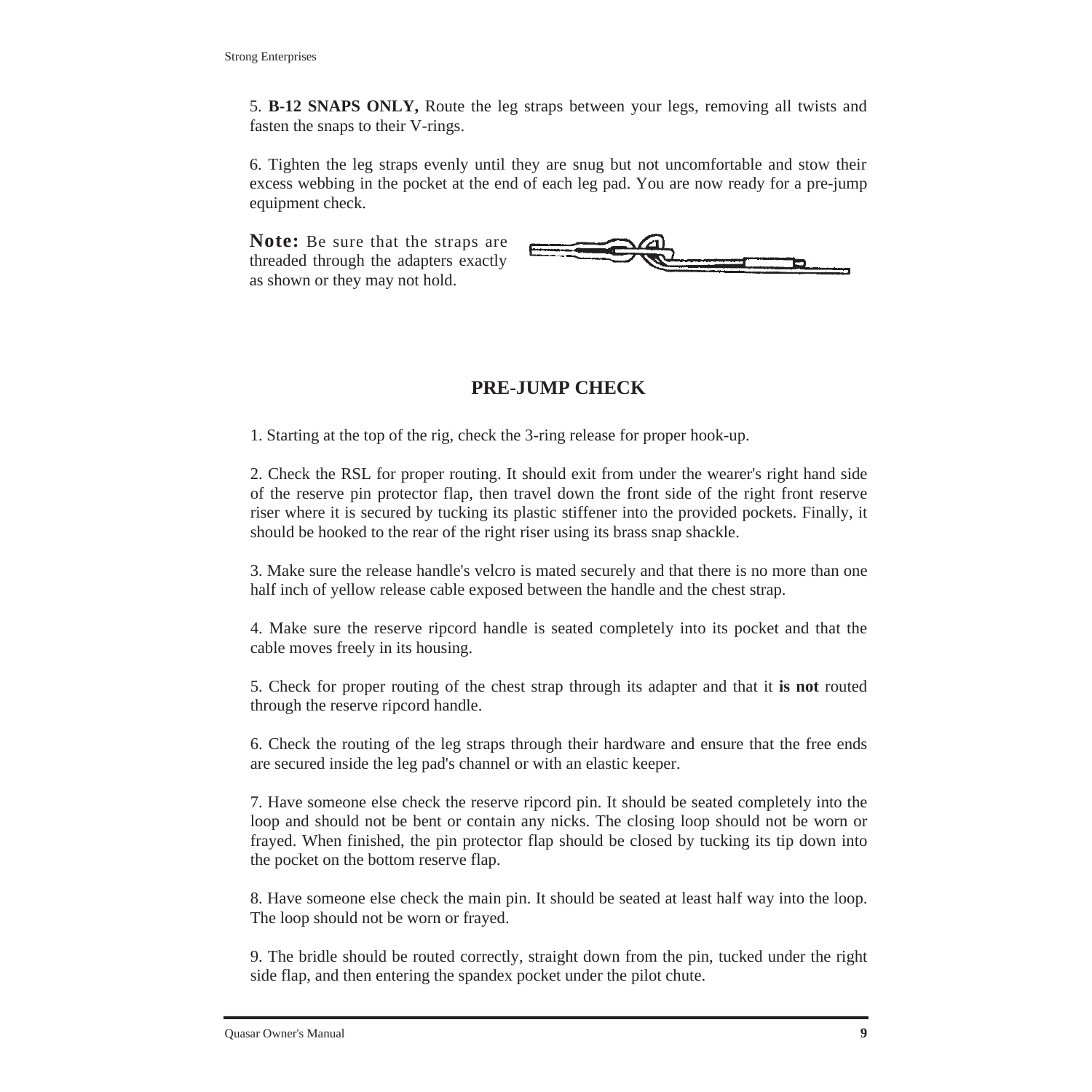10. The main pin protector flap should be closed by folding its tip back under the two side flaps and seating it firmly.

11. The AAD, if equipped, should be properly calibrated and armed.

#### **MAIN DEPLOYMENT**

1. While in a stable face-to-earth position, after waving off and clearing the air above you, reach back and grasp the pilot chute's deployment handle.

2. With one smooth motion, pull the pilotchute out of its pouch and throw it vigorously straight out to the side deploying it into clean air.

**Note**: Do not simply pull the pilot chute from its pouch and release it. It **must** be thrown to the side to deploy it into clean air away from the jumper's burble.

#### **MALFUNCTIONS**

This section is only to be used as a general guideline for identifying and dealing with malfunctions. It is not a course of instruction. Only professional training from a qualified instructor using a suspended harness can prepare you for dealing with a malfunction.

Malfunctions are divided into two categories, total malfunctions and partial malfunctions. Of these, the latter is divided into High Speed and Low Speed.

A total malfunction is defined as when all efforts have been made to deploy the main parachute but it still remains in the container. This can occur because of a number of reasons including a lost or floating ripcord handle, a hard ripcord pull, a lost or floating pilot chute handle, or a pilot chute in tow. Because you will still be at or near terminal velocity, a total malfunction requires **immediate** action. The proper procedure is to promptly activate the reserve while remaining in a stable, face-to-earth position.

Partial malfunctions are defined as when the main parachute has left the container, but for some reason it did not open fully. Some examples of partial malfunctions may include; a bag lock, a streamer, a hung slider, a spinning malfunction resulting from broken or knotted lines, a line over, or blown panels. Of these, the the first two are considered high speed malfunctions, and require **immediate** action. The others, considered low speed generally slow the jumper to a speed which allows more time to evaluate the situation. In either case, the proper procedure is to first look at and grasp the cut-away handle located on the inside of the right main lift web with your right hand. Then look at and grasp the reserve ripcord handle located on the inside of the left main lift web with your left hand. Now peel away the velcro that attaches the cut-away handle to the main lift web and in one smooth motion pull the cut-away handle vigorously to full arm extension. Immediately upon reaching full arm extension with your right hand, pull the reserve ripcord handle vigorously with your left until it also reaches full arm extension. Throw away both handles and assume a hard arch position.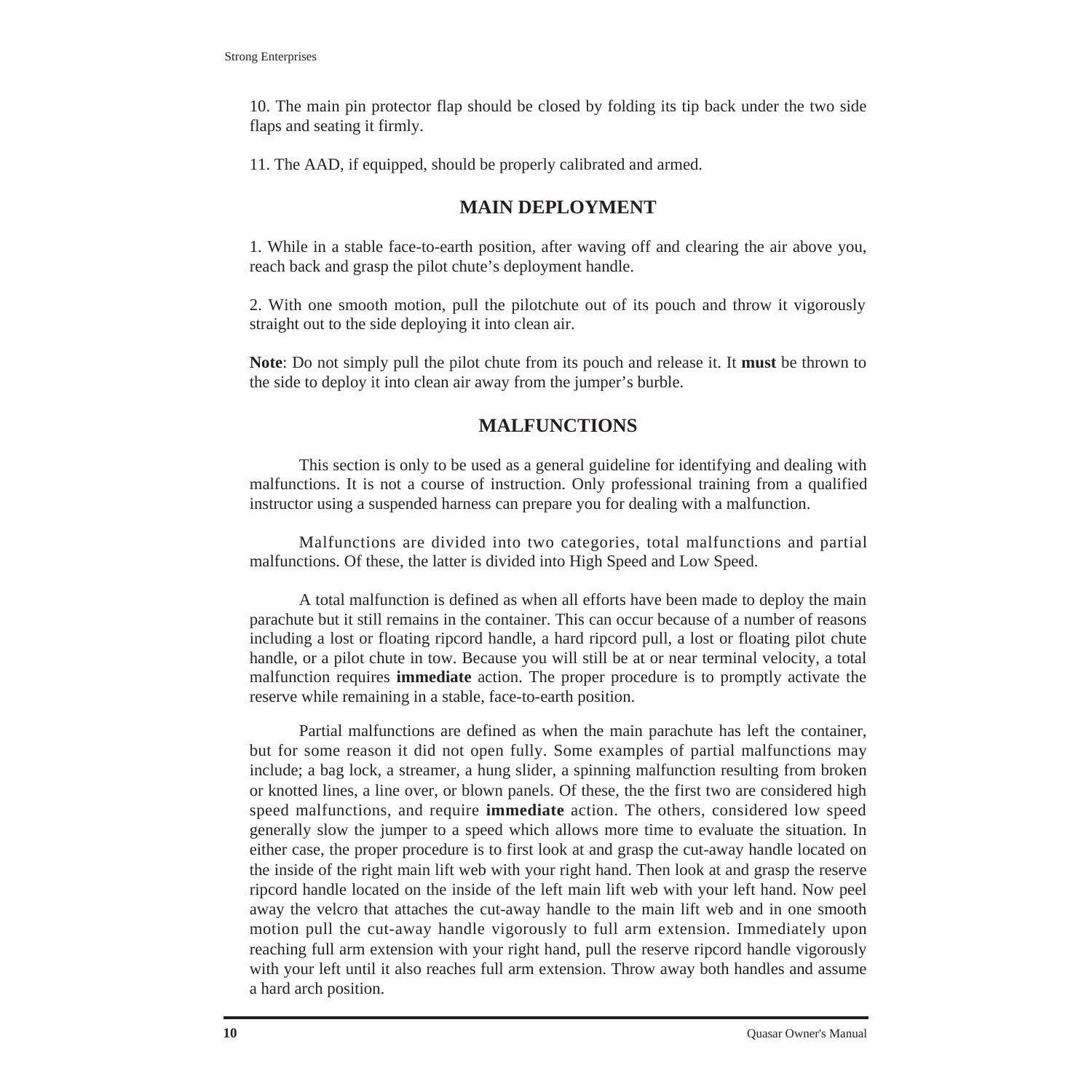#### **RESERVE DEPLOYMENT**

This section is not intended to be a course in dealing with skydiving emergencies. It is simply a general description of how the Quasar emergency parachute is deployed.

In order for the reserve container to preform as designed, it is recommended that the jumper be in a stable face to earth position when deploying the reserve. However, there are some instances that require use of the reserve **now**, and in these situations simply pulling the reserve should take precedence over pulling with stability.

1. First, look at and grasp the reserve ripcord handle with both hands.

2. In one motion, vigorously pull the reserve ripcord handle to full arms length.

3. Arch hard into a stable, student type freefall position.

# **AAD INSTALLATION**

Currently the CYPRES AAD is the only unit that is approved for use with the Quasar harness/container system. All CYPRES channels and pockets are factory-stitched into the rig and no modifications are necessary. Installation requires no tools and can be accomplished by a senior or master rigger in under five minutes using the following technique.

1. Slide the processing unit into its spandex pocket located inside the reserve container on the bottom flap. Ensure that the unit is oriented so that the exiting wires lie adjacent to the bottom wall of the container.

2. Route the release unit (cutter) through the channel located on the under side of the reserve's bottom inner sub-flap and seat it into its elastic pocket. The hole in the end of the release unit should be aligned with the flap's grommet.

3. Now route the control unit up through the supplied channel located on the bottom of the reserve container. After exiting the end of the channel the control unit is then inserted through the 2" slot to the channel's imediate right and seated into its spandex pocket inside the backpad.

4. Coil all excess cables in front of the processing unit and cover them with the supplied flap by matting its velcro.

**NOTE:** Use only special CYPRES closing loops when installing this AAD.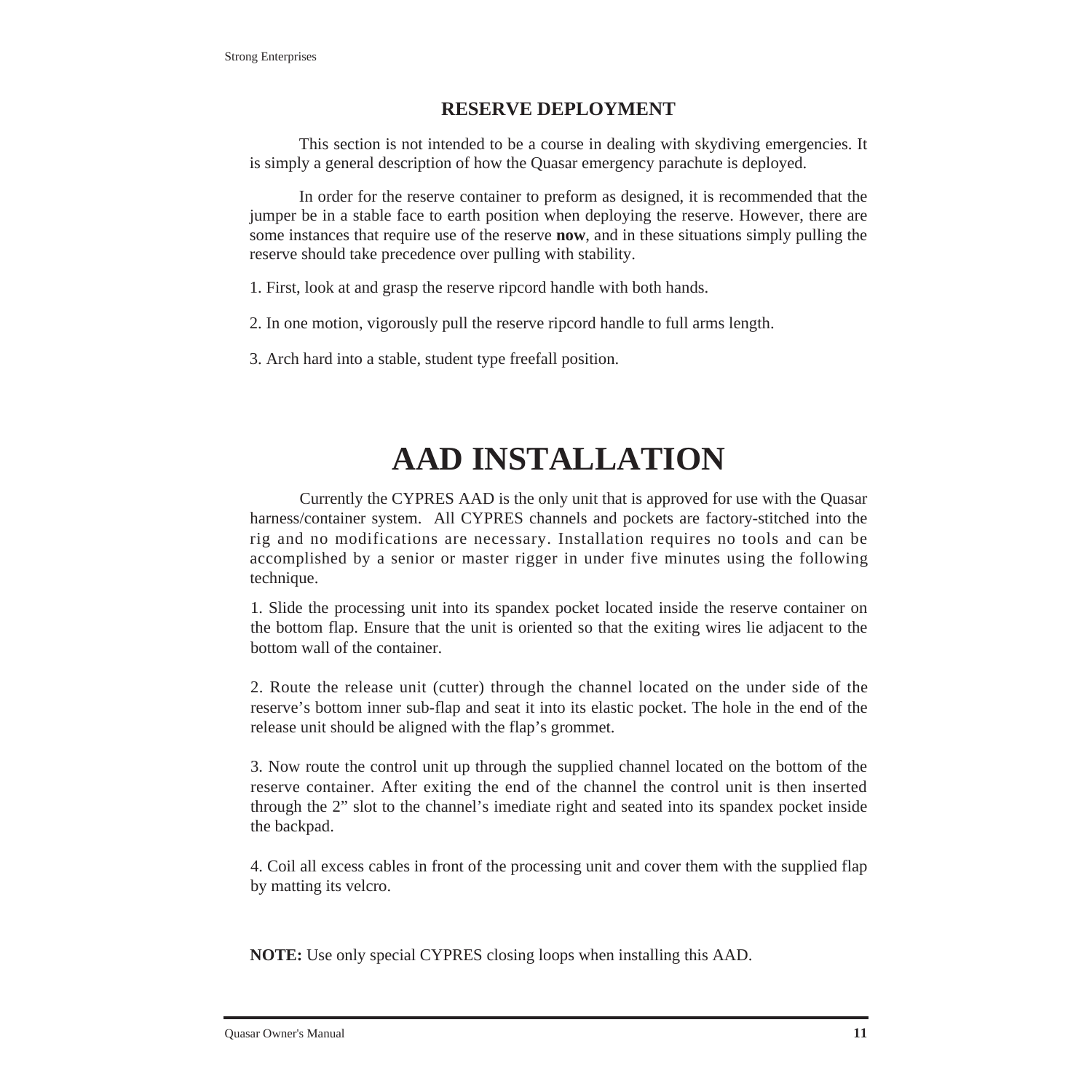# **RESERVE PACKING INSTRUCTIONS**

Please read these instructions fully to gain a thorough understanding of the Quasar and its components before starting to pack. If the rig is to be fitted with an AAD, refer to page 11 of this manual for detailed installation instructions before continuing.

### **RIGGER QUALIFICATIONS**

FAR Part 65 states that only a certificated and appropriately rated senior or master parachute rigger may pack a reserve parachute that will be carried for use aboard an aircraft in the U.S. By following the instructions in this manual, any current, appropriately rated rigger should be able to assemble and pack the Quasar reserve.

## **REQUIRED TOOLS**

1 ea. temporary locking pin 1 ea. 60" pull up cord 1 ea. packing paddle 2 ea. 1.5" x 6" pile velcro (Ram Air Reserve Only)

#### **ROUND RESERVE**

NOTE: Only round reserves with a full stow diaper may be packed into the Quasar. No provisions are provided for stowing the lines in the container.

Follow the packing instructions provided by the manufacturer of the particular canopy you are installing for hookup, flaking, and line stowage.

## **ASSEMBLY**

1. Attach the 40" reserve bridle to the pilot chute with a larks head knot that passes through all three of the pilot chute's dacron line loops.



2. Attach the bridle to the canopy's apex with a larks head knot as well.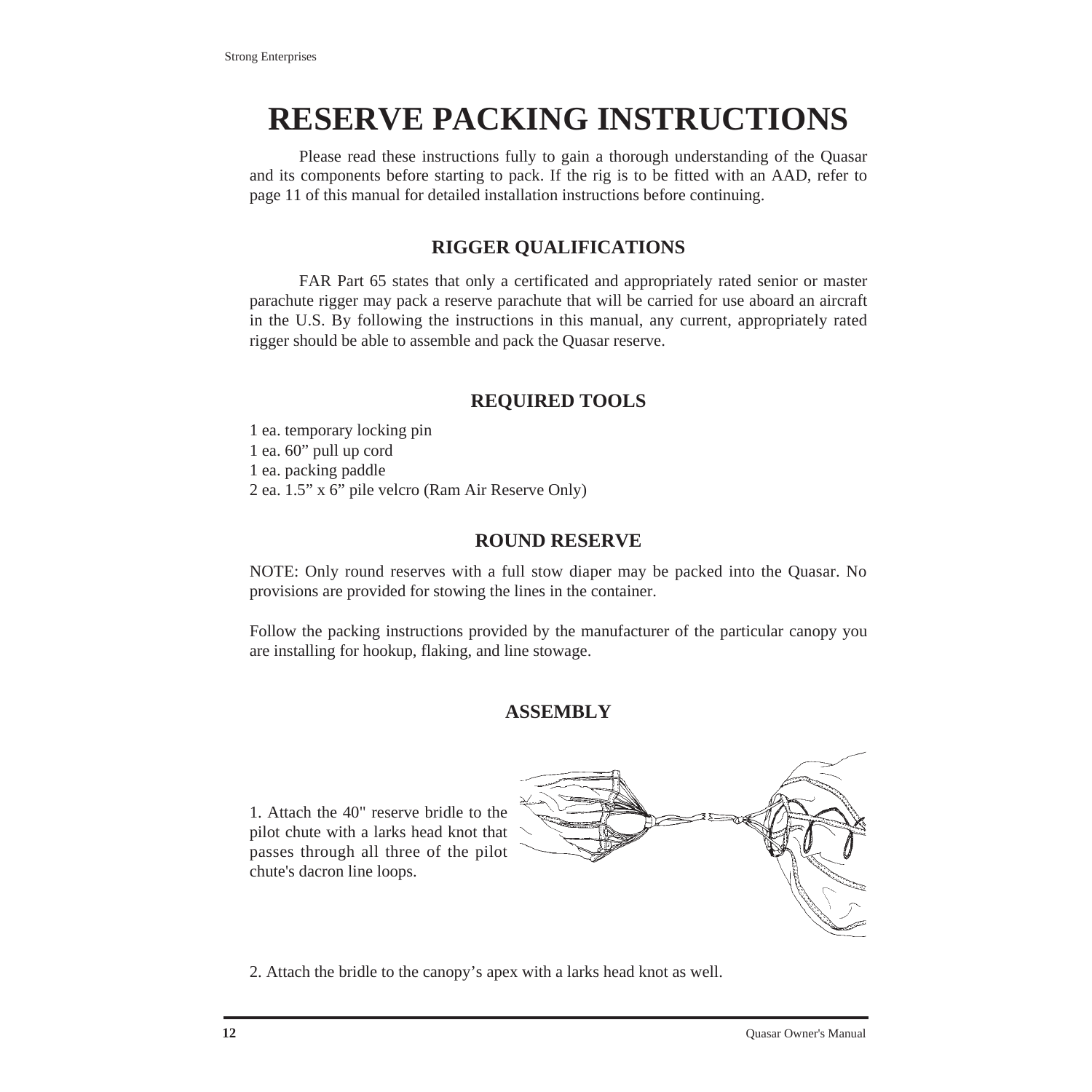#### **FOLDING THE CANOPY**

3. Lines should be stowed to within 12-18" of the links. Spread the connector links and reserve risers evenly across the bottom of the container so as not to create a lump in the wearer's back.

4. Place the diaper into the lower left corner of the container with the canopy extending out to the right side. If the lines are stowed parallel with the canopy's radial seams as on the Strong 26' Lite, then position the canopy so that the lines face toward the main container.



5. Continue S-folding the canopy toward the top of the container, keeping the folds slightly wider than the side flaps. The closing loop should extend between the fourth and fifth fold from the bottom.

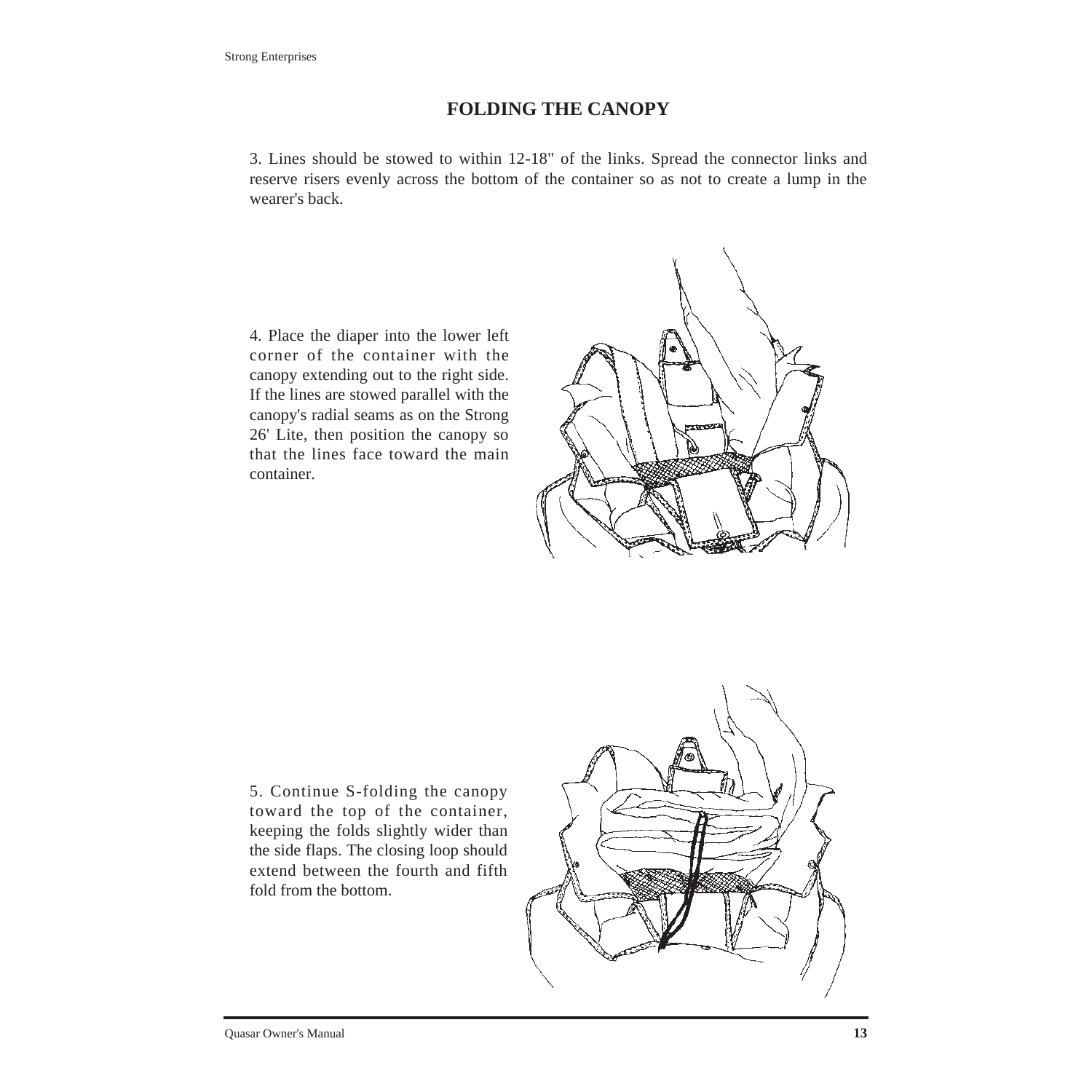6. Position the apex of the canopy under the center of the top sub-flap with the bridle exiting to the right side.



*SEE PAGE 22 FOR "CLOSING THE CONTAINER"*

#### **RAM AIR RESERVE**

NOTE: The following canopy packing instructions are only for use with Strong Enterprises *Stellar* series reserve canopies. If you are installing another manufacturer's ram air reserve into the Quasar you should refer to that manufacturer's instructions for canopy packing and go directly to the section entitled *Folding the Canopy into the Free Bag* for further instructions.

#### **ASSEMBLY**

1. Attach the 13' bridle/free-bag assembly to the pilot chute with a larks head knot that passes through all three of the pilot chutes' dacron line loops.

2. Attach the canopy to the reserve risers using the supplied #5 stainless steel rapid links.

3. Tighten the links securely.

4. Route the control lines down through the rear slider grommets and their corresponding guide rings on the risers.

5. Attach the toggles by passing the loop at the end of the control line up through the toggle's grommet, and then around the end of the toggle.



6. Once complete, preform a thorough continuity check. This may include inflating the canopy to be absolutely sure it is oriented properly.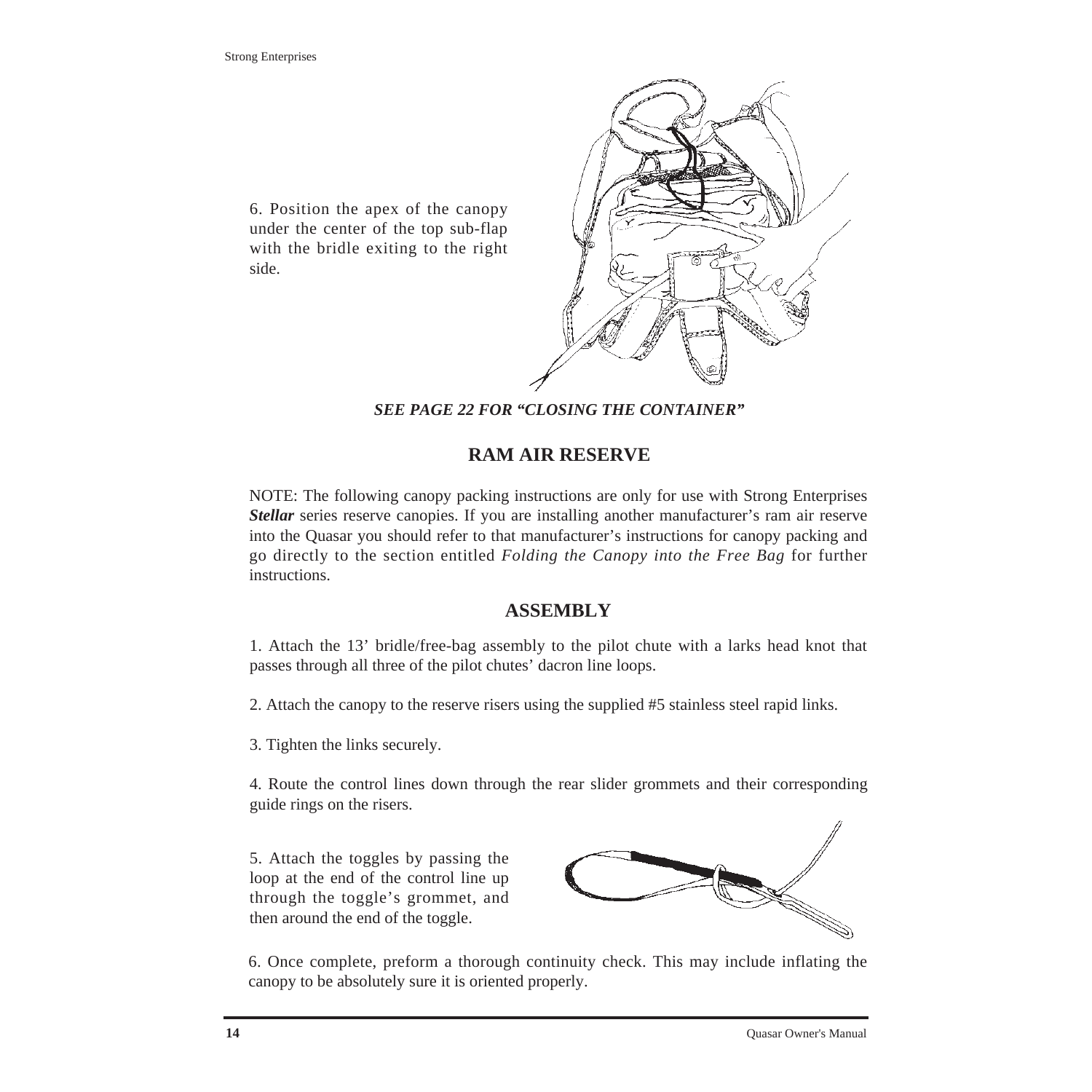#### **PACKING**

7. Layout the harness/container assembly as though the wearer were lying face down, head towards canopy. Anchor the rig so that it cannot slide forward by weighing its pack tray or by hooking the leg straps to a secure fixture.

8. Set the right and the left deployment brakes by pulling the brake loop through the guide ring and then inserting the end of the toggle through the loop. Stow the excess control line under the toggle.



9. Standing near the rig, reach down and pick up the canopy's lines near the connector links. Use your fingers to separate the front riser lines, the rear riser lines, and the control lines.



10. Walk toward the canopy pushing the slider ahead of you as you go. Continue until the slider is completely seated against its stops and cannot move any further. Ensure that the lines are tensioned evenly and that all are taut.

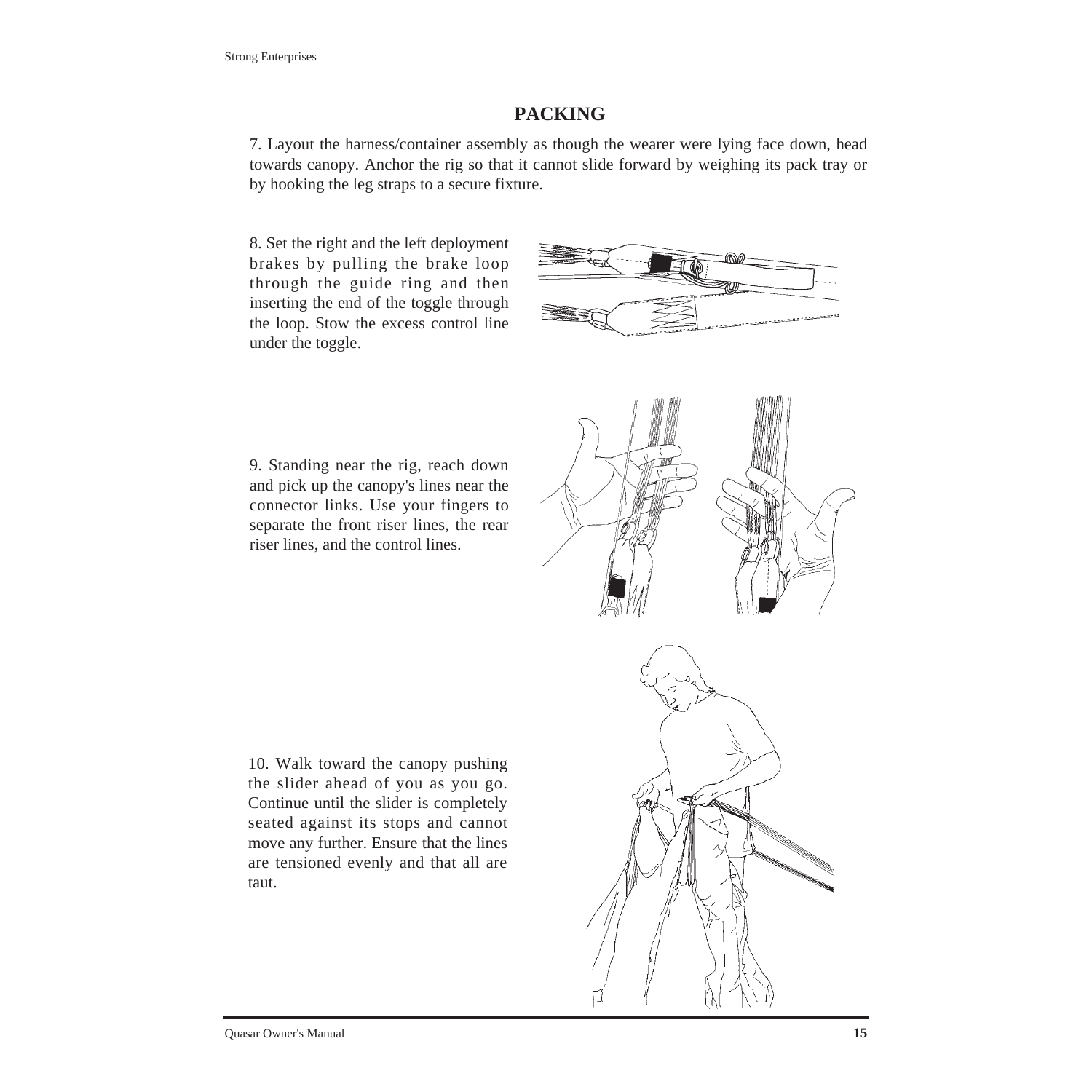11. Flake out all seven cells of the nose and place them between your knees.

12. Reach down into the center of the canopy and pleat all excess material outward from between each set of line attachment points. Clear out the stabilizers as well.

13. Flake the tail neatly with all line tabs to the inside and resting on top of the other suspension lines.

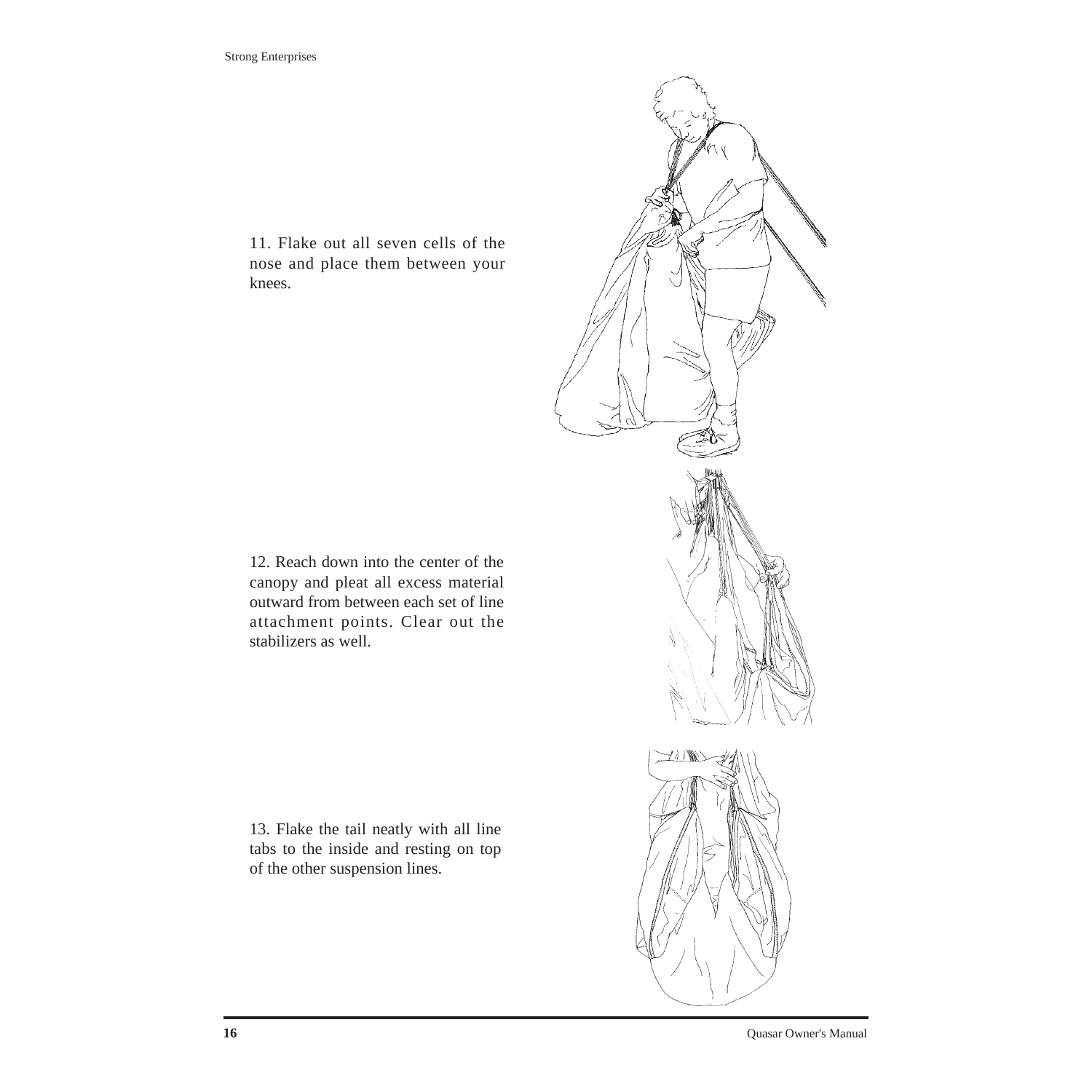14. Ensure that the slider is still seated completely against its stops and push it down into the canopy between the right and left line groups. It should be folded in such a way so as to instantly catch air the moment its four corners are spread.



to the warning label and pull it up so that it covers the slider.

16. Now release the nose from between your knees and hold the canopy up with one hand.

17. Swing the tail seams around to the front of the canopy and join the two with the entire nose protruding from between them.

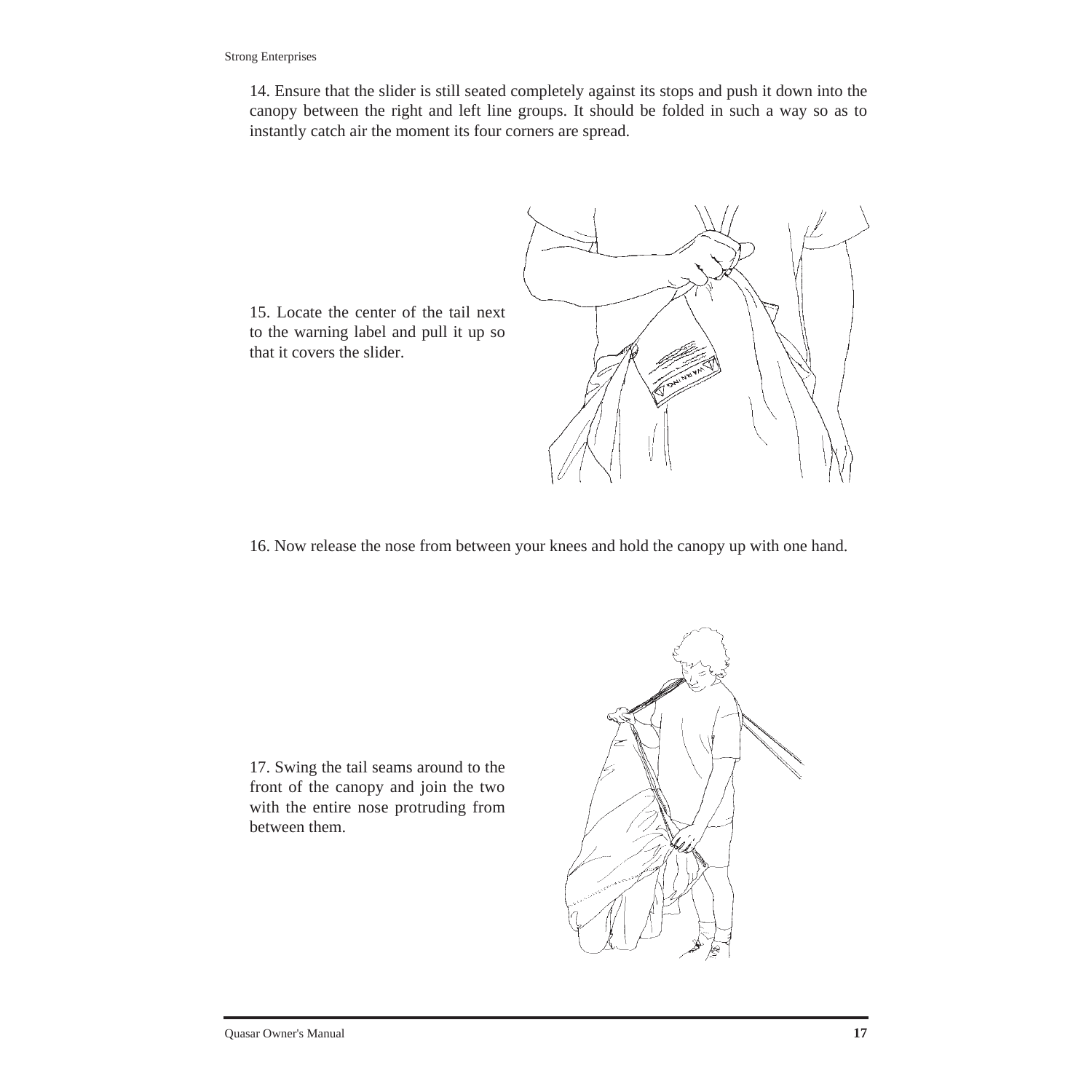18. Grasp the tail seams and the entire nose with your free hand and very gently, with one smooth motion, swing the canopy out and lay it down flat.



### **FOLDING THE CANOPY INTO THE FREEBAG**

19. Place your knees on the base of the canopy to maintain control and keep the lines taut. Follow the center seam forward from the warning label towards the nose, spreading the canopy into two halves as you go until you reach the nose opening of the center cell.



20. Fold the entire center cell straight under the base of the canopy and again kneel on it to maintain control. The canopy is now divided evenly into three sections, the center cell you are kneeling on, and the two ears which contain the outer three cells from each side of the canopy.

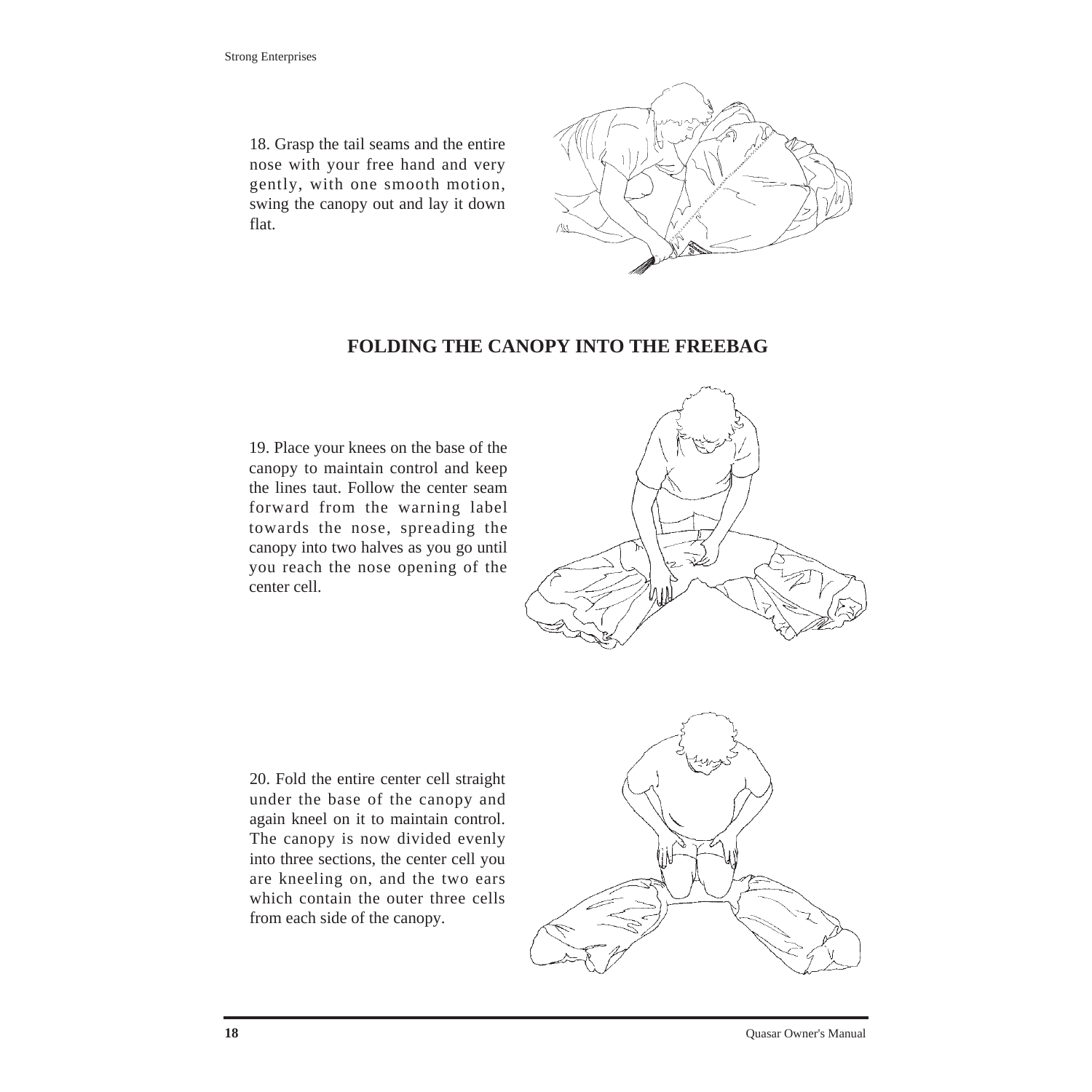21. Find the three nose openings on the inside edge of each ear and pleat them out neatly on top of each other. Now dress the ears to approximately the same width as the ear pockets in the top of the molar bag.



22. Fold the ends of the ears under about eight inches and slide them into the molar bag, inserting each into its respective pocket.

23. Grasp the entire bag and fold it back on top of the canopy.

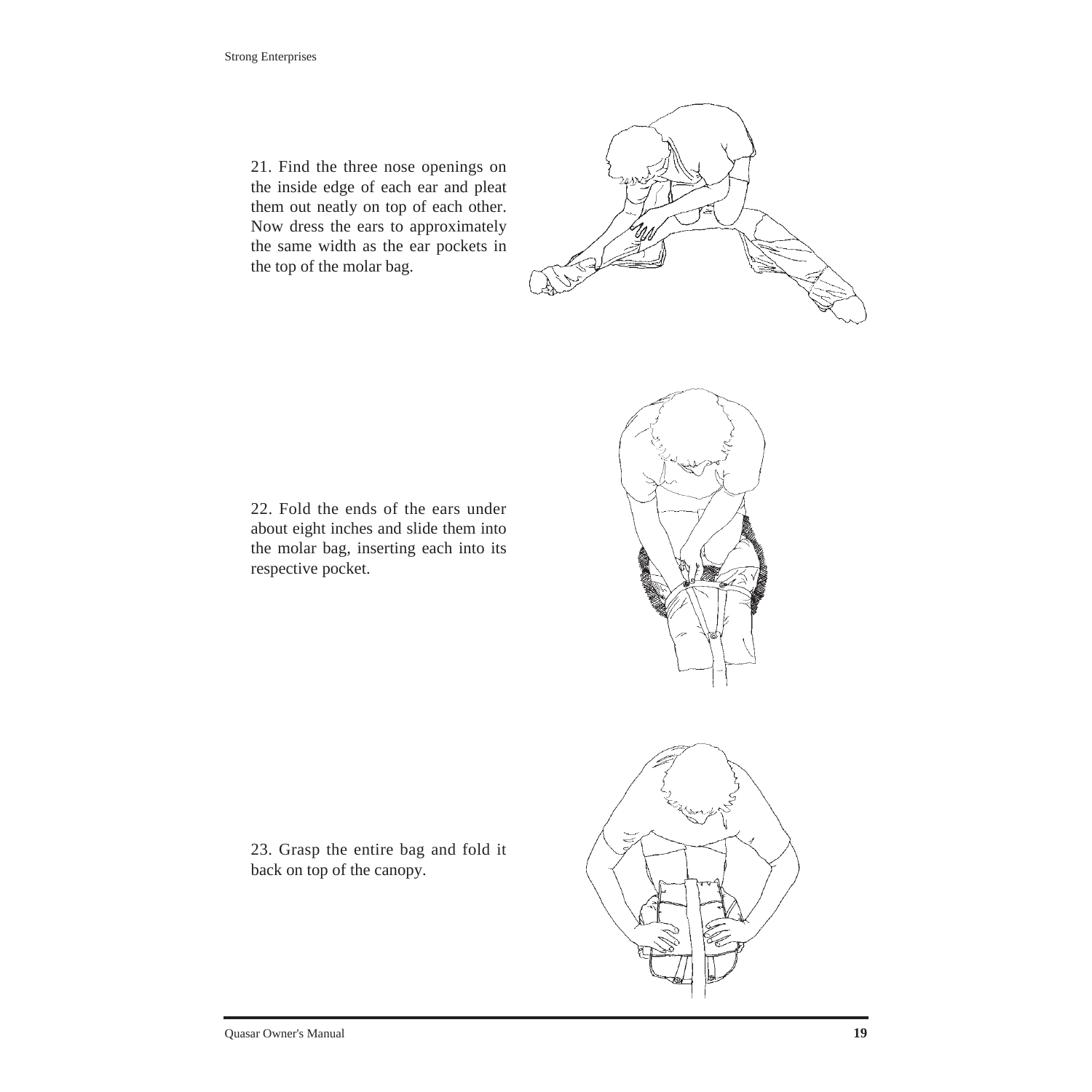24. Now pull the bag towards you while folding it under the canopy to create an S-fold deep enough to fill the bottom of the bag below the ears.

25. The remainder of the canopy should be S-folded between the previous fold and the bag mouth.



### **LINE STOWS**

26. Lock the bag closed with two bights of suspension line through the elastic safety stow. Make the stows between 1.25 and 1.5 inches in length.

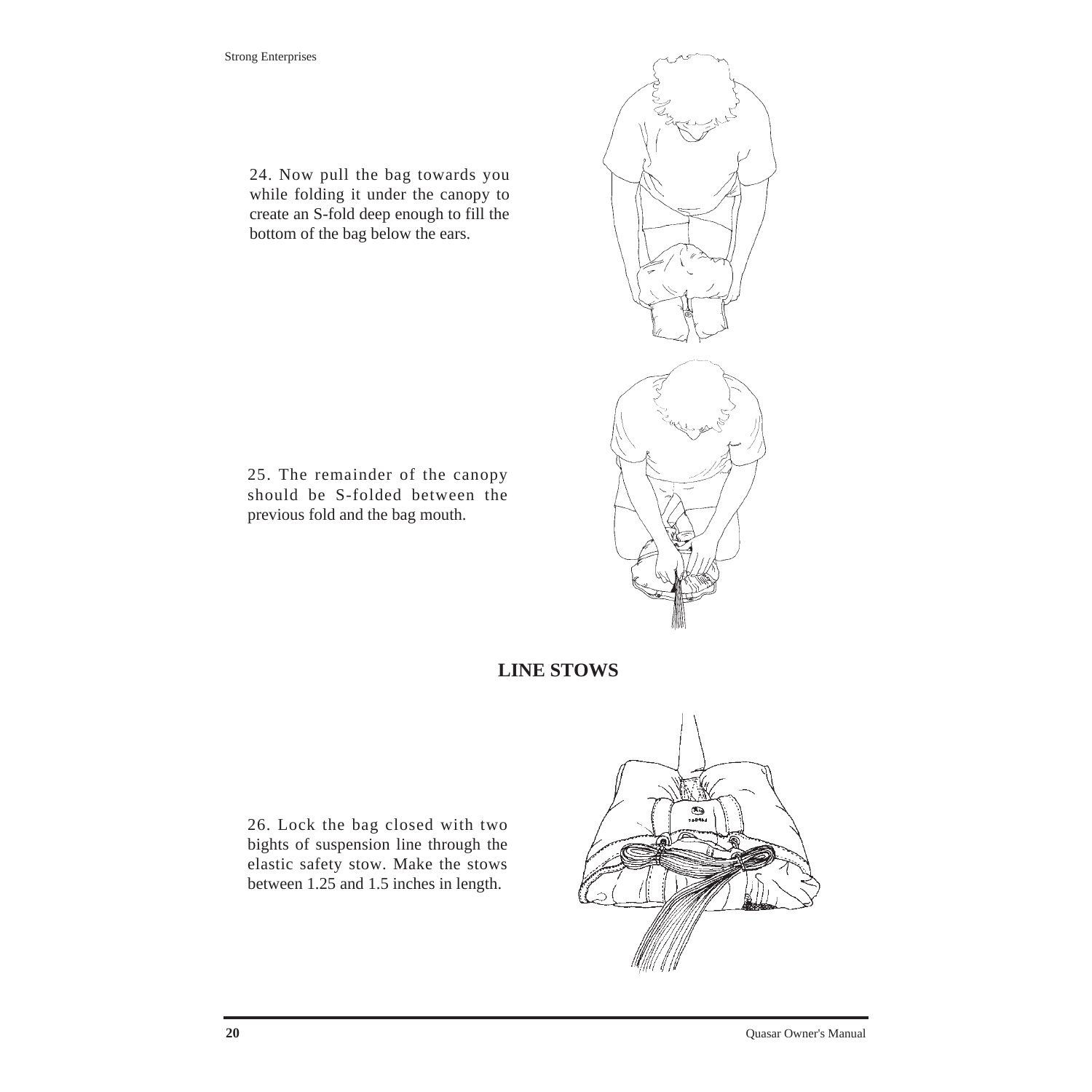Strong Enterprises

27. Rotate the bag onto its ears so that it is upside down and open the pouch on the bottom of the bag. Use the 1.5 X 6 inch pile velcro, mentioned in the *Required Tools* section, to cover the hook velcro on the bag side of the pouch so it will not snag the lines. Sfold the remainder of the suspension line into the pouch leaving about twelve inches from the bag to the links, then remove the pile velcro strips and mate the bag's velcro securely, being careful not to capture any lines.



### **BAG PLACEMENT**

28. Spread the rapid links and reserve risers evenly across the bottom of the container so as not to create a lump in the wearer's back.

29. Place the bag into the container with the line pouch facing down against the pack tray.

30. Route the pull up cord up through the grommet in the free bag.

31. S-fold the bridle up and down in the center of the bag between the grommet and the top of the ears until you reach the mark approximately five feet from the pilot chute. At this point make a right angle fold in the bridle so that it exits to the right.

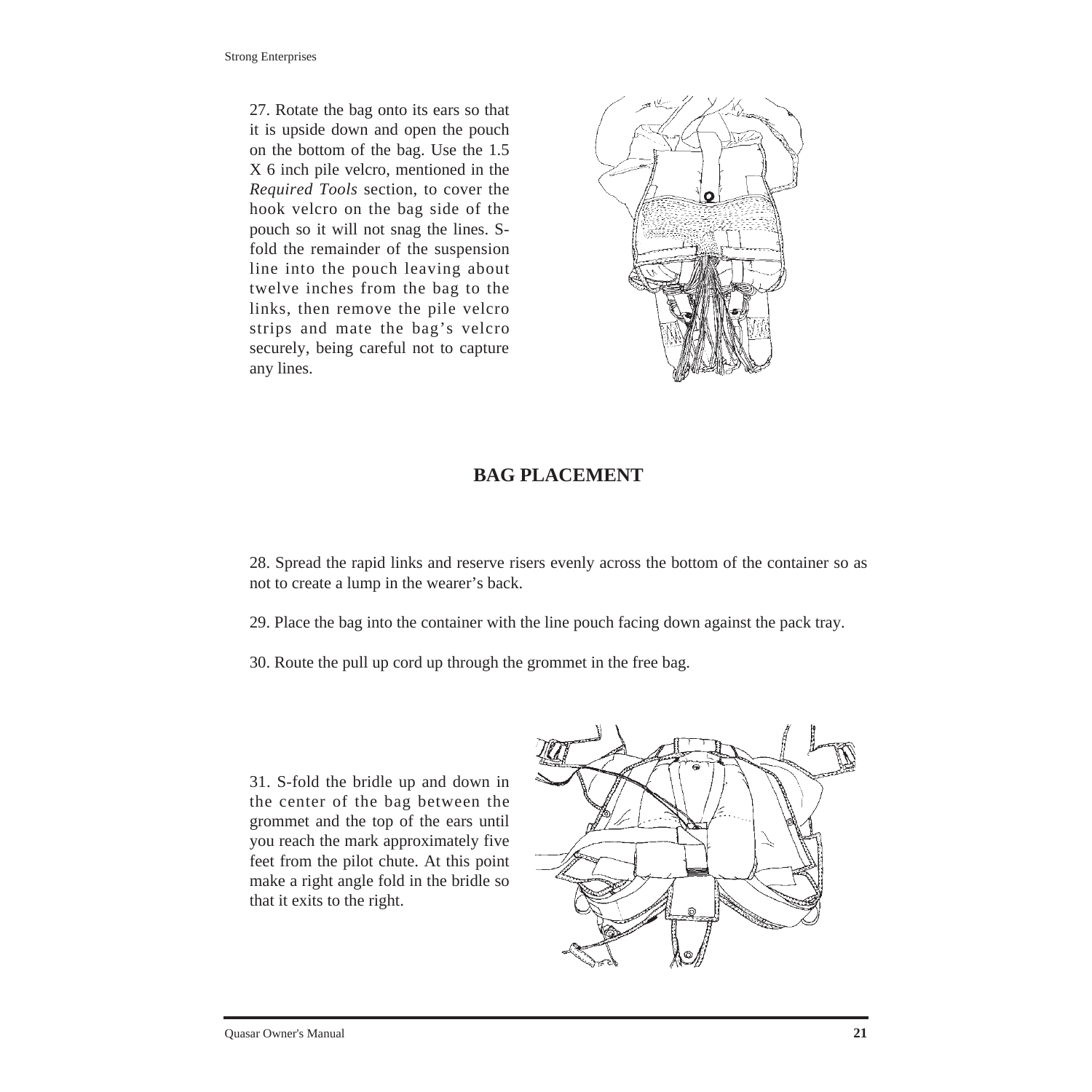### **CLOSING THE CONTAINER**

32. Close the top sub-flap and lock it with a temporary pin.

33. Close the bottom sub-flap and lock it with a temporary pin.

**NOTE**: If a CYPRES AAD is being installed, the closing loop **must** be routed through the hole in the release unit below this flap or the ADD will not function.

34. Route the pull up cord through the pilot chute and out of its #0 grommet in the top plate. Now S-fold the bridle across the sub-flaps spreading it evenly to distribute the bulk.

35. With the pilot chute centered, compress it fully and lock it with a temporary pin ensuring that no mesh or fabric is caught between the spring's coils.

36. Spread the pilot chute's canopy so that it lies flat. Starting at the top, roll the fabric down to the base of the pilot chute and tuck it under the cap. Next fold the bottom of the canopy up but don't tuck it under the cap like the top, instead let it rest next to the cap to serve as a cushion to help hide its edge. Likewise, fold the sides in the same manner as the bottom, letting all of the folded material lie in a 1.5 to 2 inch space beside the cap.



37. Next, close the left side flap over the pilot chute and lock it closed with a temporary pin.

38. Now close the remaining right side flap and lock it closed with a temporary pin.

39. Using a packing paddle, insert the side flap tuck in tabs into the container under the reserve canopy.

40. Insert the ripcord cable into its housing and route the pin out of the yoke through the reinforced slot located just beneath the reserve top flap. Slide the RSL onto the cable and then route the pin through the channel on the bottom of the reserve top flap until it is protruding from the end of the flap.

41. Close the top reserve flap and lock it closed with a temporary pin.

42. Close the bottom reserve flap and lock it closed with the ripcord pin.

43. Insert the RSL into its pockets on the right front reserve riser.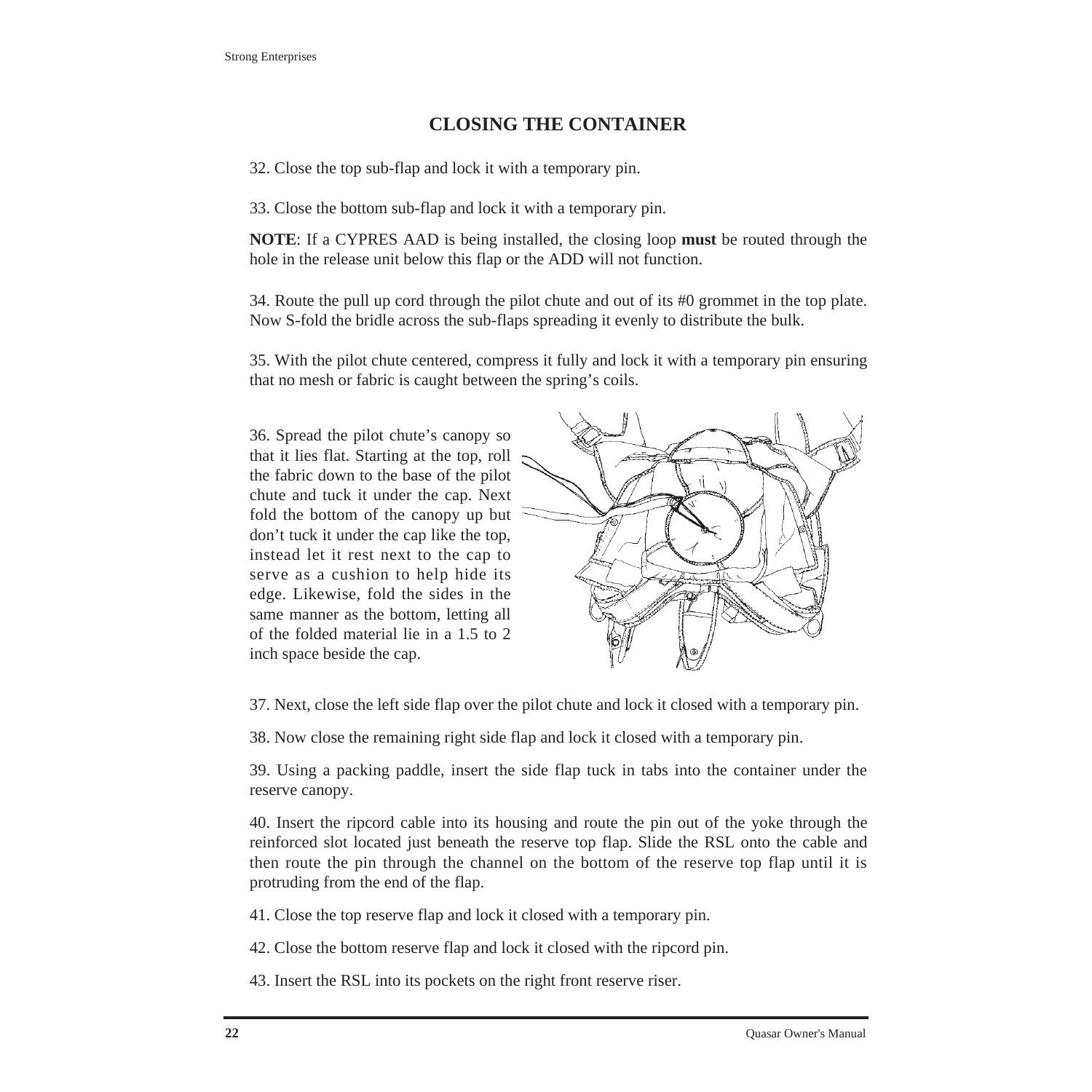- 44. Insert the ripcord handle into its pocket and mate the velcro.
- 45. Seal the ripcord pin and record your work on the packing data card.

#### 46. **COUNT YOUR TOOLS!**

# **MAIN PACKING INSTRUCTIONS**

Due to the wide variety of canopies currently available on the sport market we have elected not to cover main canopy packing. For this, you should follow the packing instructions provided by the manufacturer of the particular canopy you are going to use.

#### **ATTACHING THE RISERS**

- 1. Attach your canopy to the main risers using the rapid links supplied by its manufacturer.
- 2. Tighten the links securely.

3. Route the control lines down through the rear slider grommets and their corresponding guide rings on the main risers.

4. Attach the toggles by passing the loop at the end of the control line up through the grommet, and then around the end of the toggle. Refer to page 14, step 5.

#### **PROPER 3-RING ASSEMBLY**

If you ordered your rig with 1" Mini Risers, you have probably noticed that our 3-Ring release is constructed somewhat different than that of other manufacturers. Our design eliminates the grommet that is usually "punched" through the riser therefore increasing its strength and durability. However, its hookup is somewhat different and can be accomplished by referring to the drawing.

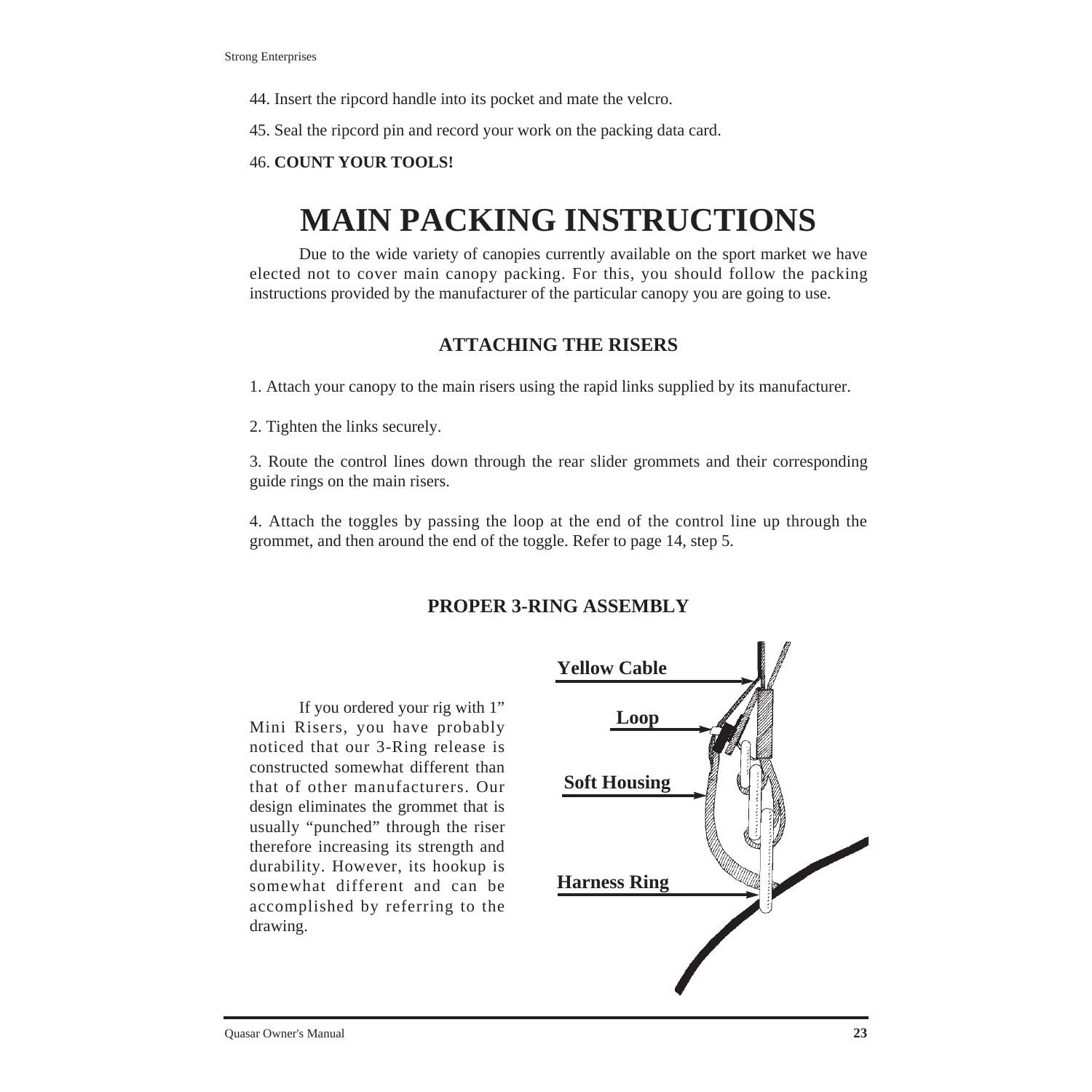## **ATTACHING THE PILOT CHUTE AND DEPLOYMENT BAG**

1. To attach, pass the loop at the end of the pilot chute bridle through the bag's grommet. The loop should extend out of the grommet on the inside of the bag.

2. Now pass the loop through the metal ring, which is sewn to the top of your canopy, and then pass the entire pilot chute and deployment bag back through the loop and pull tight.

**NOTE**: If your canopy does not have a metal ring but simply a loop made of nylon webbing, then the use of a rapid link is necessary for attachment. **DO NOT** tie the bridle directly to the canopy without a ring or rapid link. This will cause canopy fabric to be pulled through the bag's grommet upon deployment causing canopy damage.

## **ATTACHMENT OF OPTIONAL COLLAPSIBLE PILOT CHUTE**

If you ordered your new Quasar with the optional collapsible pilot chute, follow these instructions for its assembly. Please reference the assembly drawing on page 28.

1. Insert the bridle loop through the bag grommet.

2. Secure the loop by placing the supplied #4 rapid link through the bridle loop and the 1" Type IV loop sewn inside the bag.

3. Tighten the link and turn it so that the nut is hidden inside the Type IV loop.

Note: The bridle should be attached to the bag so that the deflation line and the D-ring are on the opposite side from the Type IV loop.

4. Route the continuous deflation line straight through the grommet.

5. Route the finger trapped Y-line out through the D-ring and then down through the grommet.

6. Secure both lines to the top of the canopy with the other supplied #4 rapid link.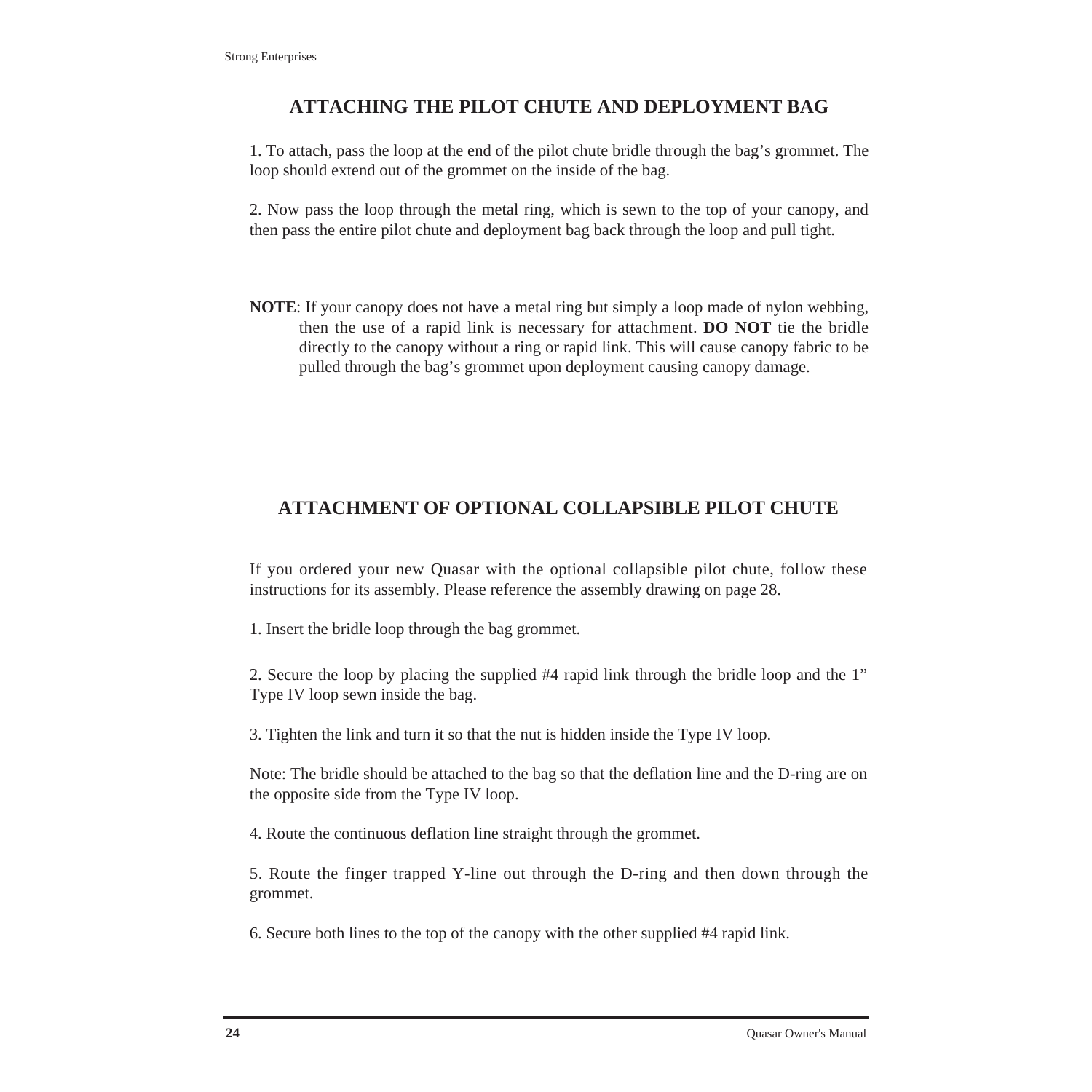#### **THE DEPLOYMENT BAG**

The Quasar deployment bag is constructed of para-pak and contains no velcro closures to wear out. It utilizes two locking stows and can be fitted with either rubber bands or '*Tube Stoes'*.

- 1. After packing your canopy according to its manufacturer's instructions, S-fold it and place it into the bag. Ensure that all excess bridle or deflation line is pulled out through the bag's grommet and the ring located on the canopy is seated against the grommet.
- 2. Lock the bag closed with two bights of suspension line, then stow the remainder of the lines across the bottom of the bag.

NOTE: If you have installed a Strong Enterprises collapsible pilot chute, it must now be "Inflated". First ensure that the canopy's bridle attachment ring (or Link) is seated firmly against the bag's grommet without capturing any canopy fabric. Now pull the pilot chute handle away from the bag until all of the deflation line rests inside of the hollow bridle. **Failure to do so may result in a pilot chute in tow malfunction.**

## **CLOSING THE CONTAINER**

- 1. Thread a pull up cord through the main container closing loop.
- 2. Place the bag into the pack tray with the lines oriented toward the bottom of the container and route the risers neatly down both sides of the rig and into the pack tray.
- 3. Lift up on the pull up cord while you rotate the bag downward and seat it firmly into the container.

4. Close the bottom flap first, and then the top flap, with the bridle exiting to the right and temporarily insert the bridle's curved ripcord pin.

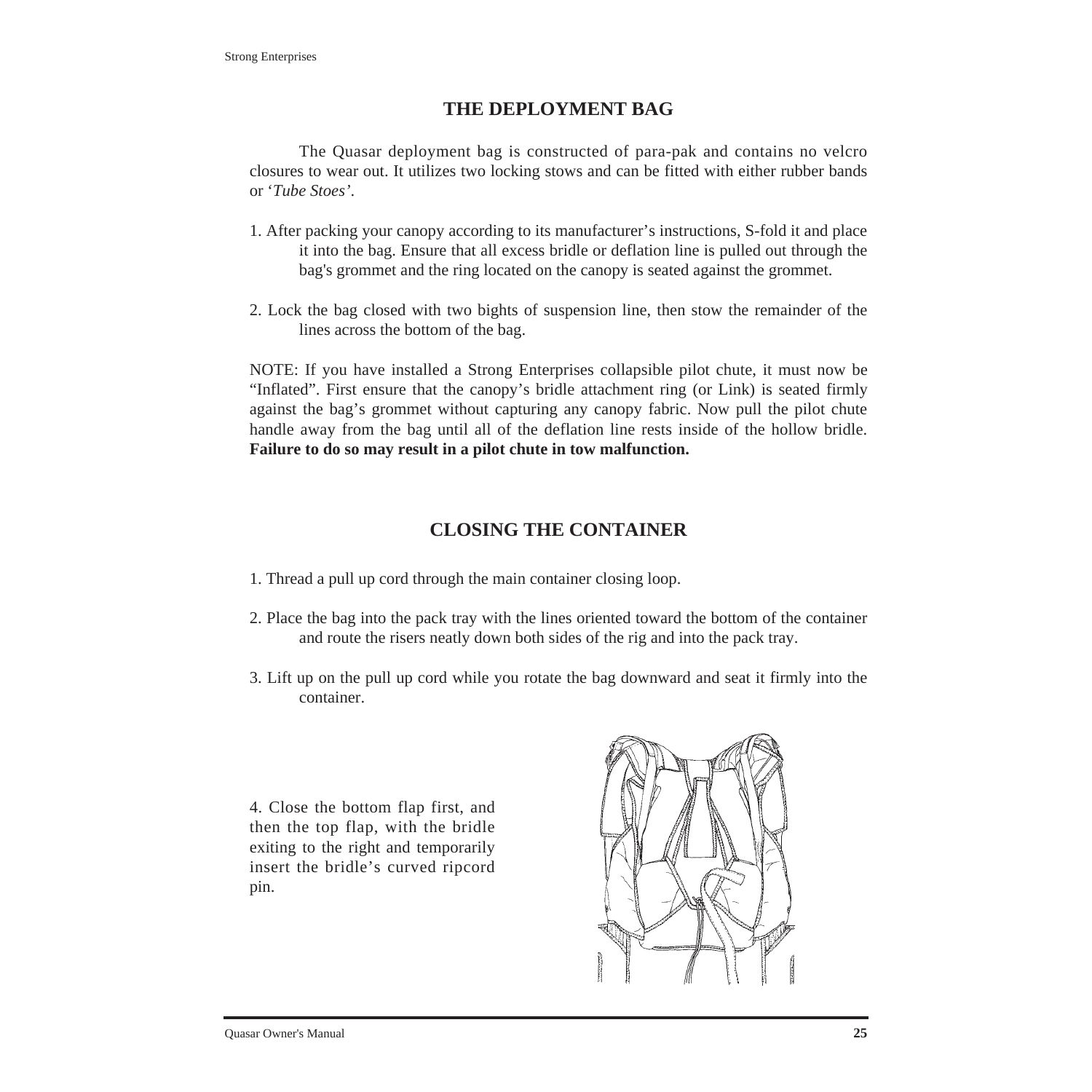5. Stand the rig up vertically and close the riser covers by folding their plastic tongues into the riser cover pockets located on the inside of the yoke.

6. Lie the rig flat once again and close the left side flap next, followed by the right side flap and secure them with the bridle's curved ripcord pin.

7. Tuck the bridle under the right side flap down to the corner of the container and close the main pin protector flap by tucking its tongue under the side flaps.





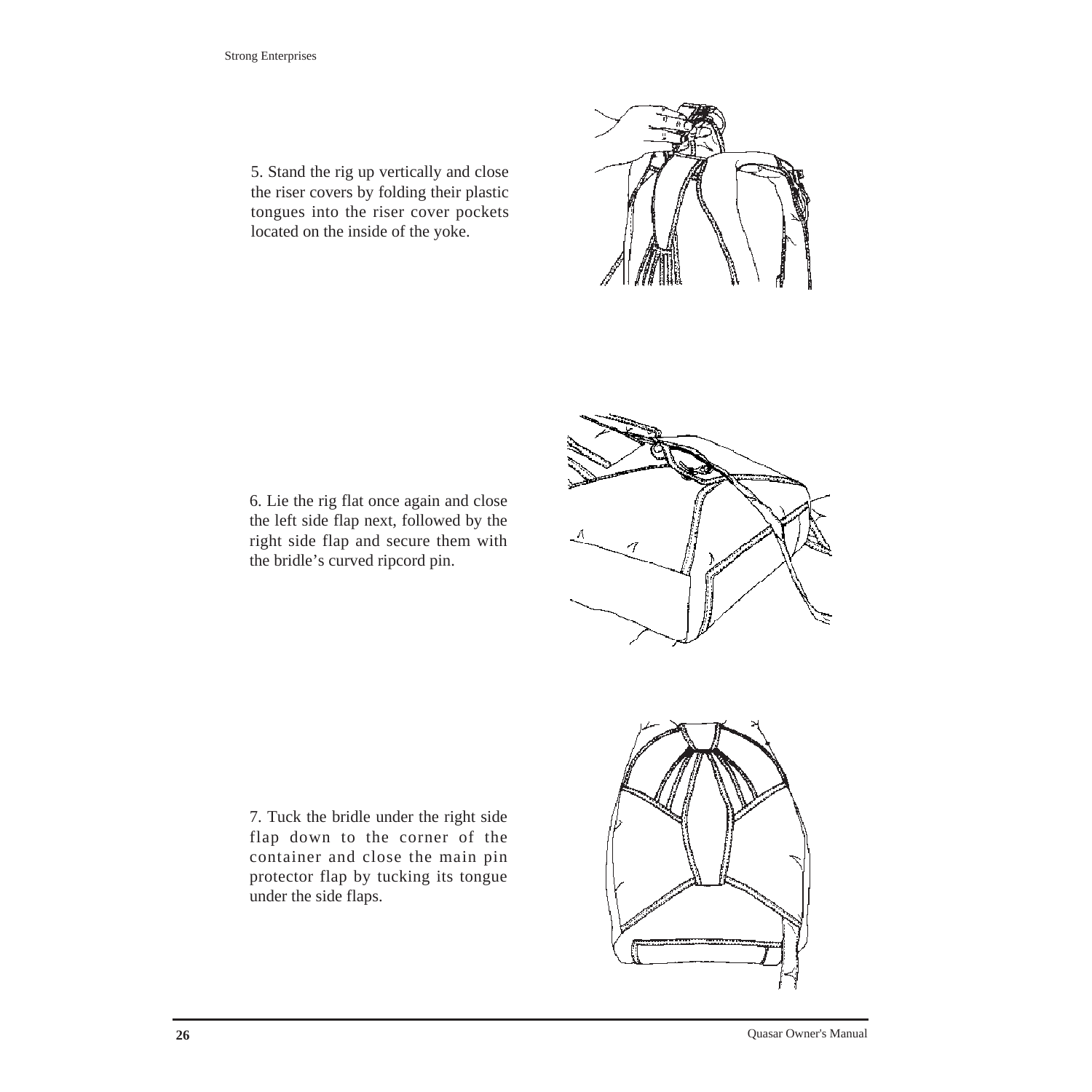#### **FOLDING THE PILOT CHUTE**

8. Spread the pilot chute out adjacent to the main container with the mesh side facing up and fold it in half.





9. Now fold its curved side and the bridle back to the handle.

10. Fold the pilot chute in thirds and then roll it into a tight cylindrical shape.

11. Slide the folded pilot chute and all excess bridle into the spandex pouch located on the bottom of the container.

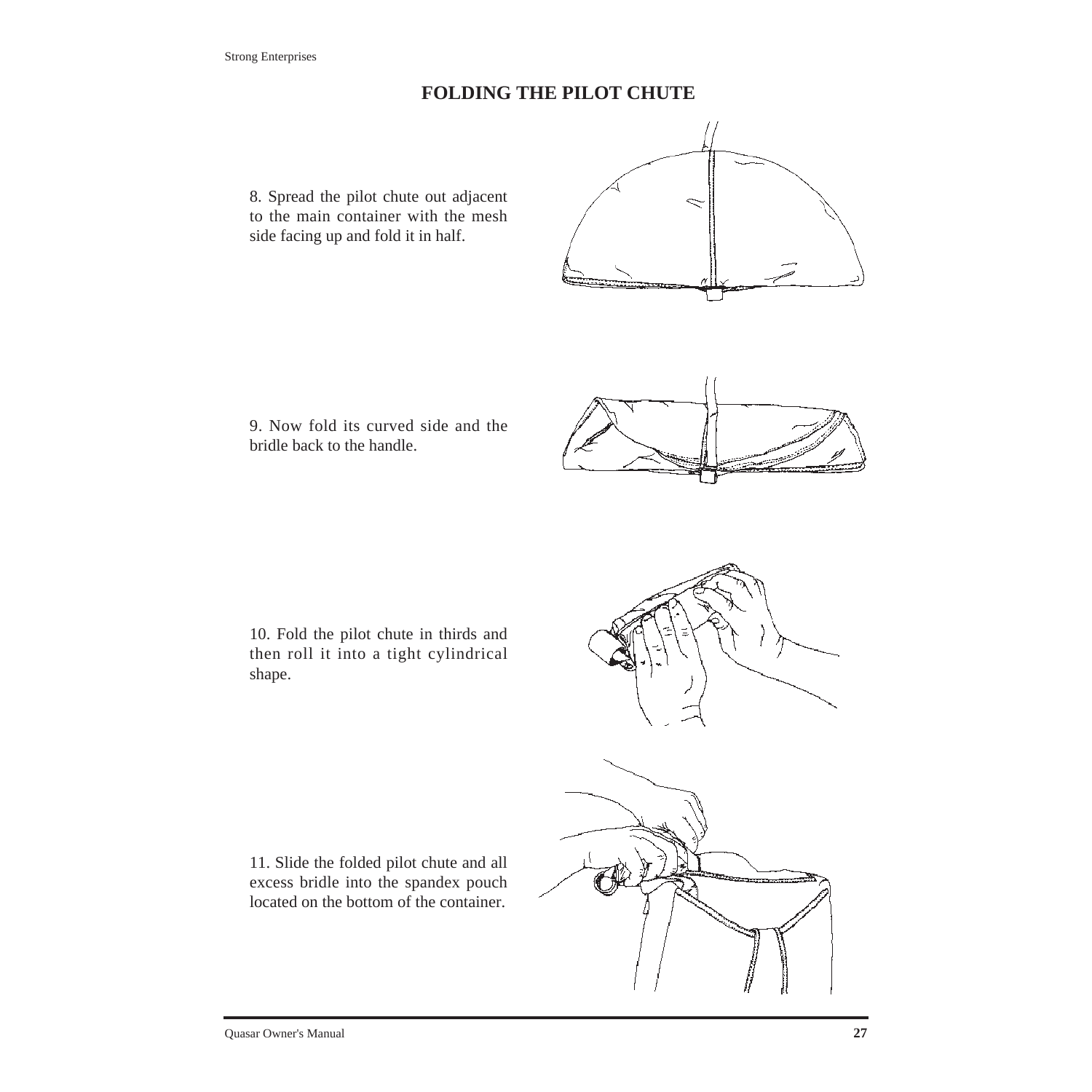

**Operation/Assembly Instructions for the Collapsible Pilot Chute**

## **NOTE:** CONTINUOUS LINE GOES UNDER D-RING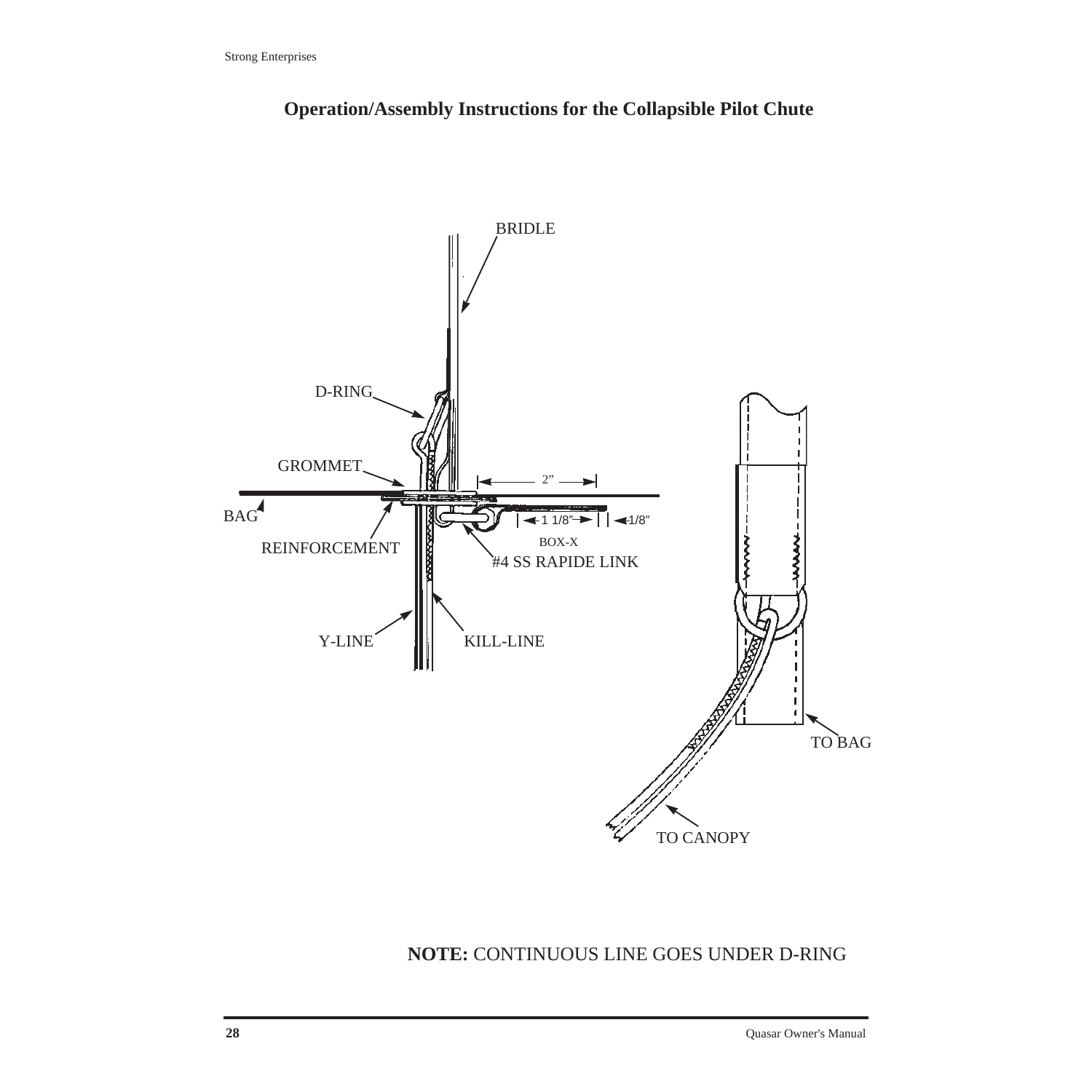# **MAINTENANCE AND CARE**

The Quasar is manufactured under strict quality control standards from the finest materials available, however your care will determine the useful service life of the system. Always use a drag mat under the container when packing to avoid damage. Keep the rig out of direct sunlight as much as possible to prevent the colors from fading. Never pack canopies of improper size into the container. If they are too small, the pins will be loose and the likelihood of a premature container opening is greatly increased. On the other hand if the canopies are too big, the pins will fit very tight which may cause a hard pull on the reserve or a pilot chute in tow malfunction on the main. Also, the container flaps will be stretched and their plastic stiffeners distorted, seriously shortening the container's life.

#### **INSPECTION**

The Quasar and its components should be inspected for signs of wear or damage every fifty jumps or at each reserve repack, whichever comes first. The closing loop, deployment bag, and pilot chute of the main container will receive the majority of the wear and these items should be checked each time the main is packed. The reserve closing loop should be replaced at each reserve repack.

#### **CLEANING**

When cleaning any of the rig's closing flaps, the canopies should be removed first. To remove minor soiled areas use a clean cloth dampened with warm soapy water. Grease and other petroleum can be removed with lighter fluid. If the rig is severely soiled it may be washed in warm soapy water after removing both canopies and all handles, AADs, etc. Use a mild soap such as Ivory Snow and a soft brush.

| Reserve Q#          | $Q-1$          | $Q-2$           | $Q - 3$         | $Q - 4$         | $Q-5$           | $Q-6$           | $Q-7$           |
|---------------------|----------------|-----------------|-----------------|-----------------|-----------------|-----------------|-----------------|
| Reserve Loop Length | $2^{1/4}$      | $2 \frac{3}{8}$ | $2 \frac{1}{2}$ | $2^{5/8}$       | $2 \frac{3}{4}$ | $2\frac{7}{8}$  | 3               |
| Main #1             | 35/8           | $3\frac{7}{8}$  | $4^{1/8}$       | $4 \frac{3}{8}$ | 45/8            | 47/8            | $5 \frac{1}{8}$ |
| Main $# 2$          | $3\frac{7}{8}$ | $4^{1/8}$       | $4^{3}/_8$      | 45/8            | 47/8            | $5 \frac{1}{8}$ | $5 \frac{3}{8}$ |
| Main $# 3$          | $4^{1/8}$      | $4 \frac{3}{8}$ | 45/8            | 47/8            | $5 \frac{1}{8}$ | $5 \frac{3}{8}$ | $5\frac{5}{8}$  |
| Main #4             | $4^{3/8}$      | $4\frac{5}{8}$  | 47/8            | $5 \frac{1}{8}$ | $5 \frac{3}{8}$ | $5\frac{5}{8}$  | $5\frac{7}{8}$  |
| Student             |                |                 |                 |                 |                 |                 | Pending         |

#### **CLOSING LOOP LENGTH CHART**